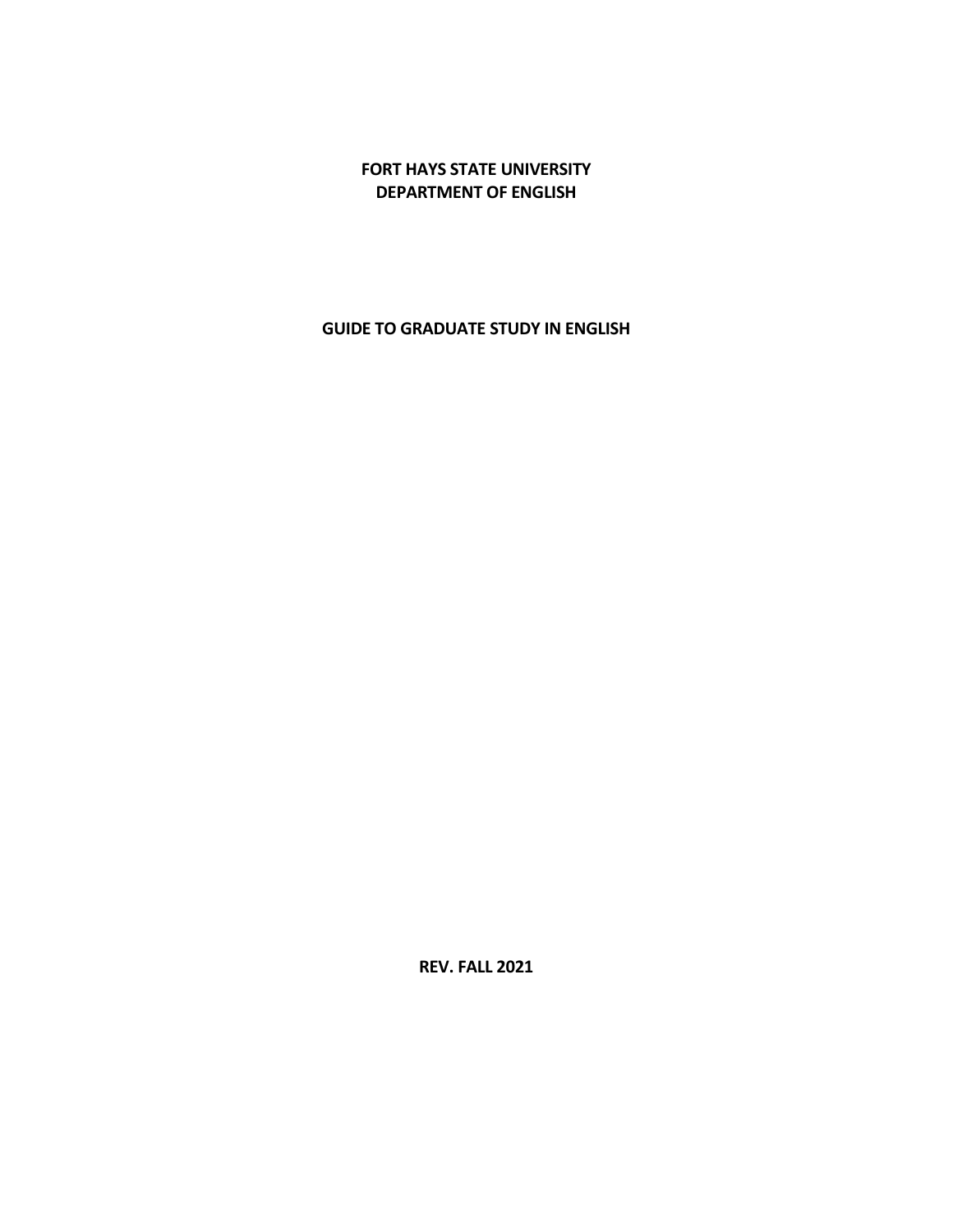| APPENDIX 1: FORMAT FOR TITLE PAGE OF GRADUATE ENGLISH COURSE PAPER  13 |
|------------------------------------------------------------------------|
|                                                                        |
|                                                                        |
|                                                                        |

# **CONTENTS**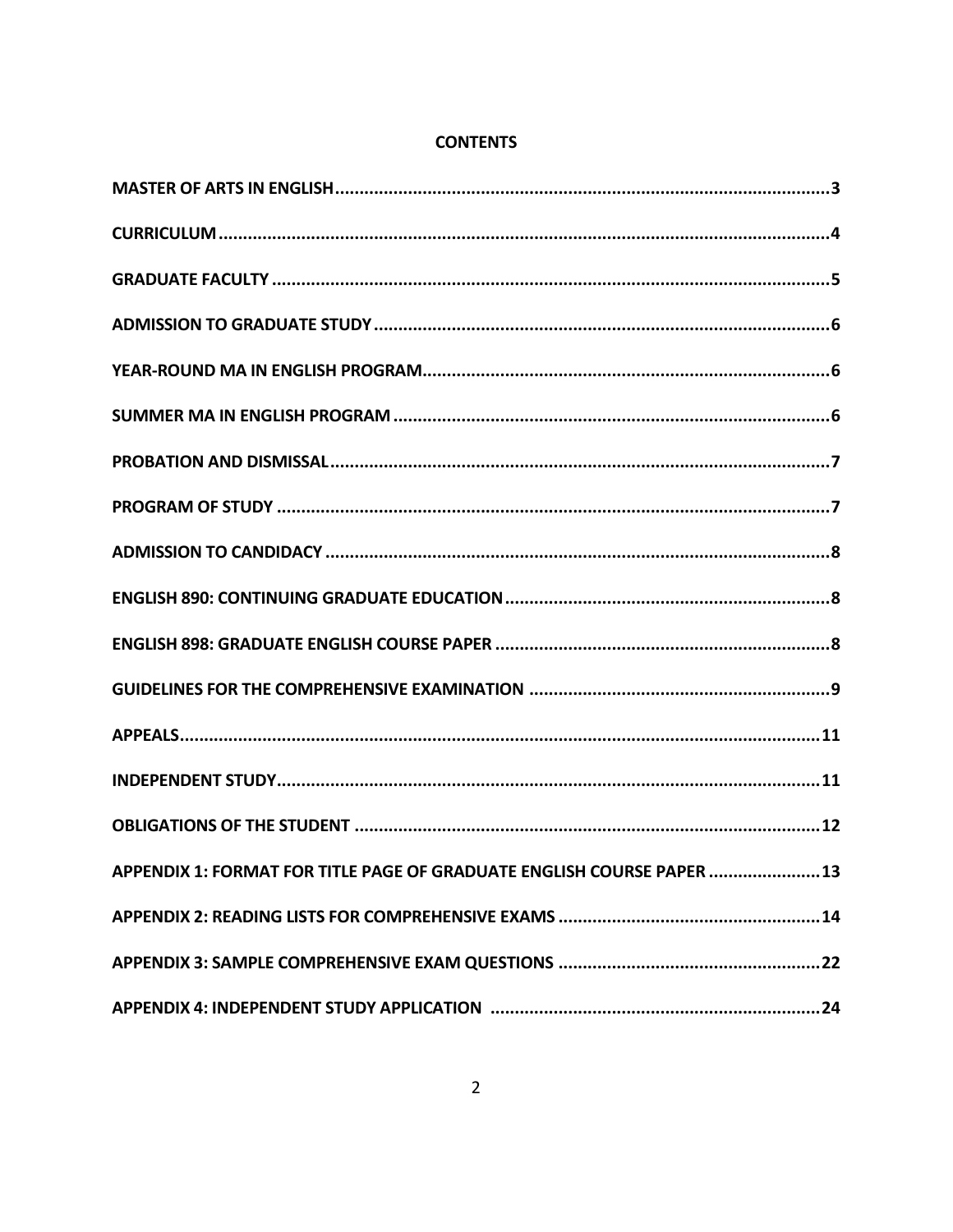#### **MASTER OF ARTS IN ENGLISH**

The graduate program in English at Fort Hays State University leads to the Master of Arts degree. The English Department offers two programs of study for the MA in English: 1) a traditional MA program (wherein students take classes during the fall, spring, and/or summer), and 2) a summer MA program (wherein students may opt to take classes only during the summer). Students in both programs meet the same requirements as described in the Curriculum section below. Designed to enable students to improve their professional preparation for teaching English, the program is sufficiently flexible to permit those interested in pursuing non-teaching careers to obtain a Master of Arts degree in the liberal arts tradition. Those pursuing doctoral studies in English find that this program is excellent preparation. The program outcomes of the program are defined as follows:

| <b>Program Student Learning Outcomes (SLOs)</b>                                                                                                                                                                |  |  |  |  |
|----------------------------------------------------------------------------------------------------------------------------------------------------------------------------------------------------------------|--|--|--|--|
| Analyze masterfully how a text engages the conventions of a given<br>genre alone and in relation to other texts.                                                                                               |  |  |  |  |
| Construct a sustained, sophisticated, and original argument on a<br>specialized topic that draws on advanced research material.                                                                                |  |  |  |  |
| Construct a sustained, sophisticated, and original argument on a<br>specialized topic that is situated professionally in the critical<br>dialogue                                                              |  |  |  |  |
| Compose effectively in academic and professional genres related<br>to the discipline of English.                                                                                                               |  |  |  |  |
| Document diverse and specialized research materials ethically,<br>precisely, and accurately according to current disciplinary<br>standards.                                                                    |  |  |  |  |
| Evaluate masterfully language and expression appropriate to the<br>situation using knowledge of grammars and other aspects of<br>language as medium for communication and literary and cultural<br>expression. |  |  |  |  |
| Contextualize masterfully literary texts among historical literary<br>periods and movements specific to British literature.                                                                                    |  |  |  |  |
| Contextualize masterfully literary texts among historical literary<br>periods and movements specific to American literature.                                                                                   |  |  |  |  |
| Evaluate the effectiveness and appropriateness of critical<br>approaches to achieve a stated research goal.                                                                                                    |  |  |  |  |
| Discuss contemporary issues in the study of literature, both<br>theoretical and disciplinary.                                                                                                                  |  |  |  |  |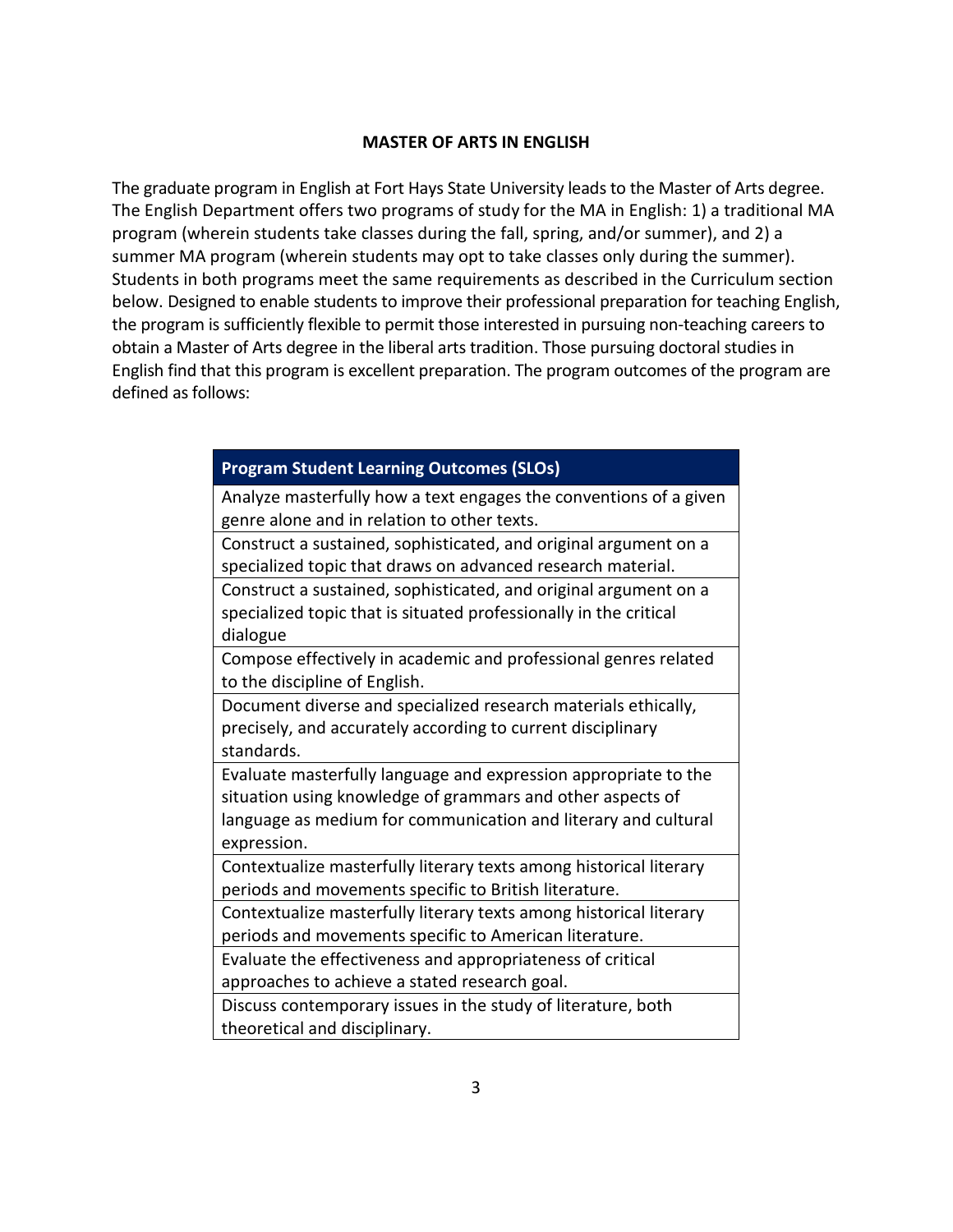# **CURRICULUM**

# **Master of Arts in English (30 hours)**

Requirements:

| • ENG 826: Approaches to Graduate Studies in English                         | 3 hours  |
|------------------------------------------------------------------------------|----------|
| • ELECTIVES: Courses numbered 600 or above (see note below regarding 601)    | 27 hours |
| • ENG 898: Graduate English Course Paper                                     | 0 hours  |
| • ENG 890: Continuing Graduate Research (Fall only, until degree completion) | 0 hours  |
| • Comprehensive Exam                                                         |          |

### Notes:

The MA in English requires students to complete 30 credit hours of graduate-level classes within eight years. A minimum of 24 credit hours must be completed through regularly scheduled oncampus courses at FHSU. The remaining six credit hours may, of course, also be taken in the traditional on-campus courses. However, the student may elect to complete the **other 6 credit hours** in alternative ways:

- Approved courses taken elsewhere may be transferred to the program if taken within 6 years prior to completing the program.
- Independent projects/apprenticeships (ENG 674 or 676) may be counted toward the student's program. Note: such courses are offered only under greatly extenuating circumstances and require approval.
- Virtual English classes through FHSU may count if taken at the graduate level.
- **Thesis Option**: A student may count 2-6 hours of THESIS (ENG 899) toward the plan of study and submit a thesis before the program completion. A student wishing to pursue the thesis option must obtain the consent of a member of the graduate faculty to chair the thesis committee and the consent of two other members of the graduate faculty to serve as readers. Students who write a thesis must still take the comprehensive exam. It is the student's responsibility to form a thesis committee. For details on the thesis, see the Graduate School's "Thesis and Field Study Guidelines."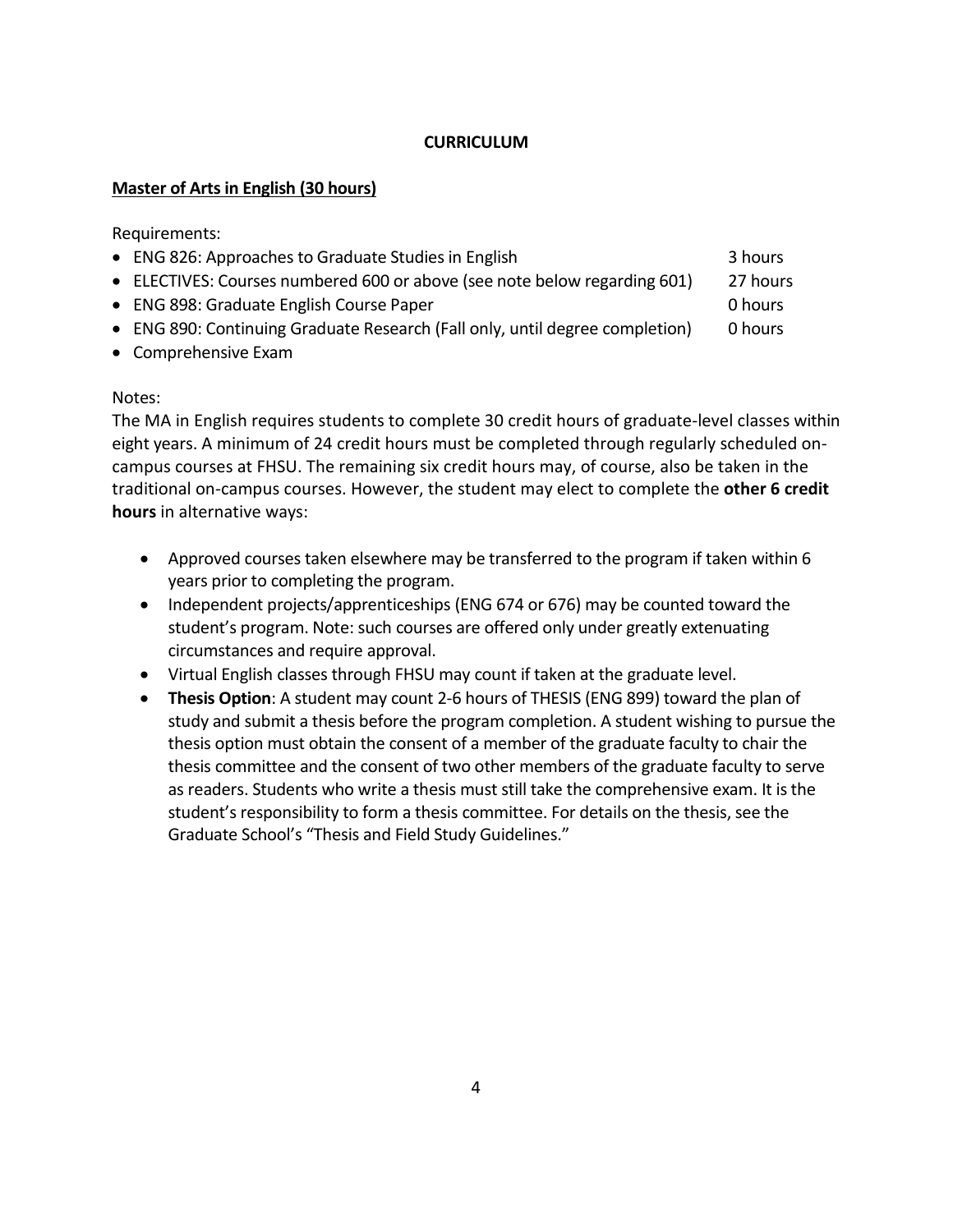## **GRADUATE FACULTY**

**Lexey Bartlett** (PhD, University of North Texas, 2005). Areas of Expertise: British and Comparative Literature, Nineteenth Century to the Present; Critical Theory; Mythology

**Cheryl Hofstetter Duffy** (PhD, University of Kansas, 1996). Areas of Expertise: Composition and Rhetoric, English Language, Service Learning

**Perry Harrison** (PhD, Baylor, 2018) Areas of Expertise: History of the English Language, Linguistics, Old and Middle English Literature, Old Saxon Literature, Technical Writing

**Sharla Hutchison** (PhD, University of Oklahoma, 2002). Areas of Expertise: British and American Literary Modernism, Women's Writing, Critical Theory, Gothic Literature

**Eric Leuschner** (PhD, University of Missouri-Columbia, 2004). Areas of Expertise: History and Theory of the Novel, Eighteenth-Century British Literature

**Michael Meade** (PhD, University of Wisconsin, 1969). Areas of Expertise: Twentieth-Century European Novel; French, German, Italian; Literary Criticism; Renaissance Art and Literature

**Pauline Scott** (PhD, University of Wisconsin-Madison, 1994). Areas of Expertise: Early Modern Literature, Comparative Literature, and Literary Theory

**Matthew Smalley** (PhD, University of Kansas, 2016). Areas of Expertise: 19th Century American Literature and Culture, Early American Literature, African American Literature, US Literature of the Immigrant Experience, Religion and Literature, 20th Century American Literature

**Brett Weaver** (PhD, University of North Texas, 2000). Areas of Expertise: Creative Writing (Fiction and Drama), Latin-American Literature

**Bradley Will** (PhD, University of Oklahoma, 1998). Areas of Expertise: Twentieth-Century American Literature, Literary Theory, Science Fiction and Fantasy Literature, the Sublime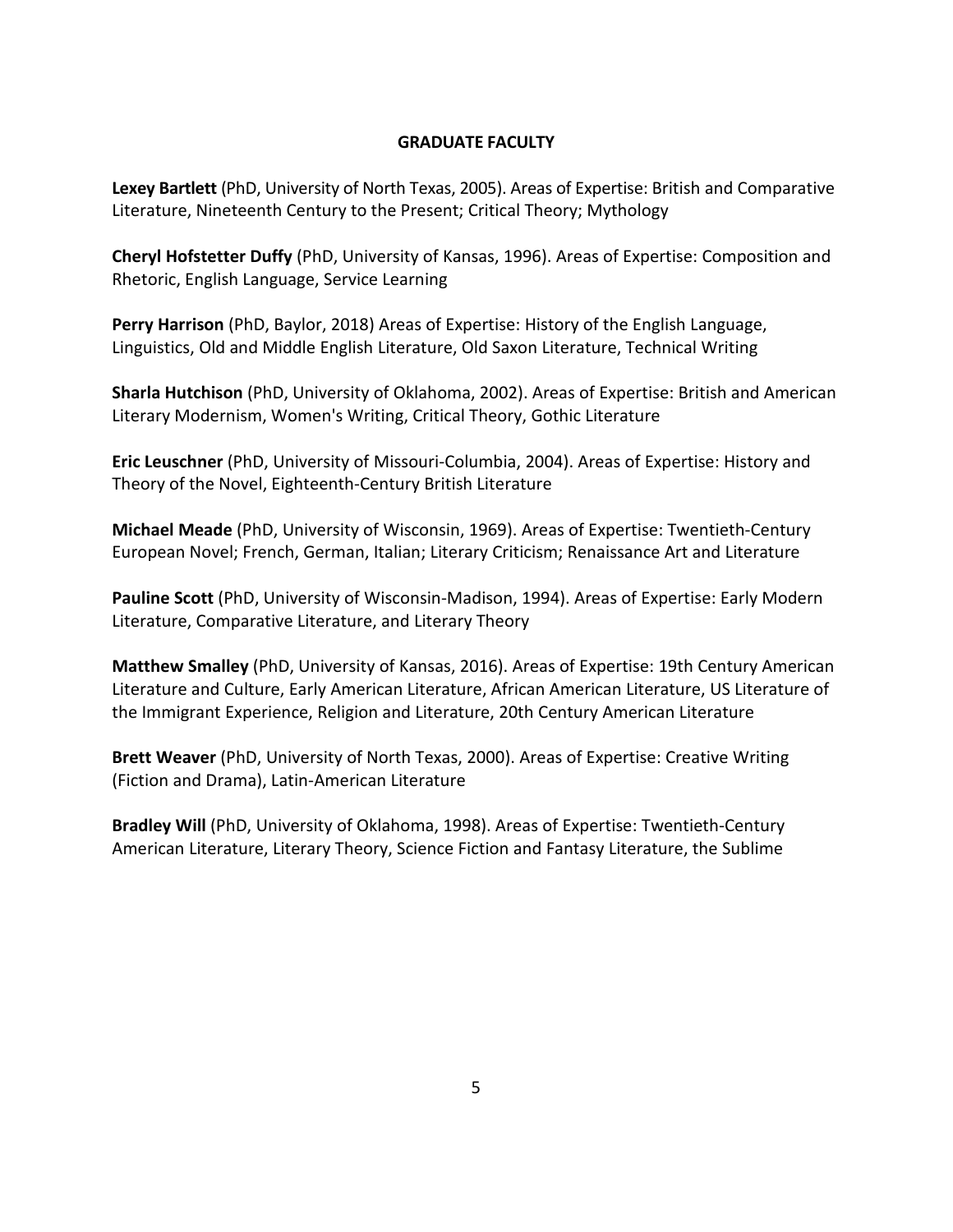## **ADMISSION TO GRADUATE STUDY**

The procedures for seeking admission to the graduate program are described on the Graduate School website <www.fhsu.edu/gradschl>. Students will be admitted to graduate study in English according to the following criteria:

- 1. A bachelor's degree with a 3.0 GPA in a minimum of 18 hours of English courses beyond the general studies composition courses. At least one course must be in American literature, and at least one course must be in British literature.
- 2. Students who do not meet the basic requirements may enroll in the graduate program, but they must remove their deficiencies by taking approved undergraduate courses or have graduate courses added to the program of study.
- 3. In addition to materials requested by the Graduate School, the English Department also requires applicants to submit two letters of recommendation and a personal statement.

# **TRADITIONAL YEAR-ROUND MA PROGRAM**

The Department of English offers courses year-round for students pursuing a master's degree on a traditional academic schedule. Students in the year-round program are eligible to apply for Graduate Teaching Assistantships. See the Graduate School webpage for information and application materials for GTA positions.

## **SUMMER MA IN ENGLISH PROGRAM**

The Department of English also offers a Summer MA program designed to make it possible for the in-service teacher to earn a master's degree in two years while remaining on the job.\* The basic assumption is that only certain activities—attending classes, listening to lectures, participating in discussions, utilizing library resources for research—need to be performed on campus and completed in two consecutive summer sessions, while other activities—reading the assignments, writing papers, developing projects—can be performed off campus. Some courses will complete requirements within the term.

In order to complete the program in two years, participants enroll for credit in 5 courses (15 hours) each summer, meeting the requirements of all 5 courses, with the exception of out-of-class papers and projects, and taking automatic incompletes. While off-campus in the fall semester, students write the papers and projects for all 5 courses, and remove their incompletes by the following May. In addition, students will not complete the degree until they have passed two required zerocredit courses (ENG 890 and ENG 898) and the comprehensive examination.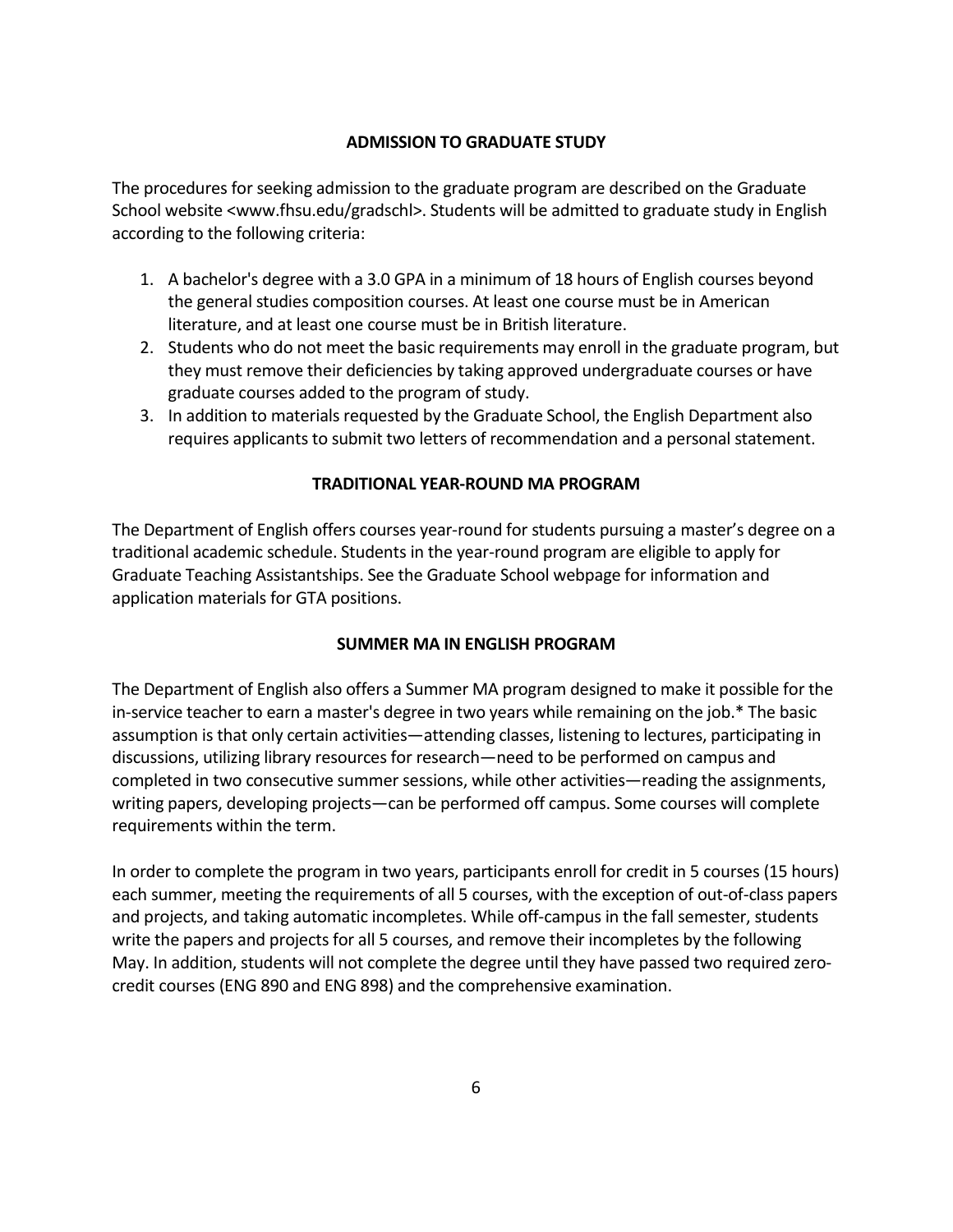Calendar for completion in two summers:

- 1. January-March. Contact the Department of English or consult the web site <www.fhsu.edu/english> for a reading list for the first summer's courses.
- 2. Apply for admission to the graduate school <www.fhsu.edu/gradschl>.
- 3. February-May. Read the assigned works on the list and make initial contact with graduate advisor.
- 4. June-July. Enroll and take the first summer's courses (fifteen hours).
- 5. August. Enroll in ENG 890 and complete self-assessment.
- 6. August-December. Write the assigned papers based on the first summer's courses.
- 7. January-April. Obtain syllabi and a reading list for the second summer's courses.
- 8. February-May. Read the assigned works on the list.
- 9. June-July. Enroll and take the second summer's courses (fifteen hours).
- 10. August-December. Write the assigned papers based on the second summer's courses.
- 11. Register for and take the comprehensive examination. Students are expected to have completed the majority of their graduate hours before they will be eligible to sign up for the exam. Students who have taken fewer than 21 graduate hours must have secured permission of the graduate advisor and department chair prior to signing up.

\*The program also allows students to complete the course requirements in three or more years if this better suits their needs, although validation restrictions will apply after seven years. Students choosing the longer plan will follow the same procedure but will enroll in fewer hours each summer. (Students need to be aware, however, that if they choose to complete the degree in three years, they might need to attend both the June and July sessions for one of the summers.)

## **PROBATION AND DISMISSAL**

Students who do not maintain a 3.0 average will be placed on academic review and may be subject to dismissal from the program.

## **PROGRAM OF STUDY**

A Program of Study is required by the Graduate School to be submitted prior to the completion of 9 hours. The Program of Study lists all courses taken and a plan of additional courses to be taken to complete the program. Since the English MA program is elective heavy and course topics are not decided until the semester prior to offering, the English Department office will amend the POS as courses are taken. However, it is strongly recommended that students consult with their advisor to make a tentative plan and proposed areas of concentration. The Department will make every effort to inform students of course offerings as soon as possible.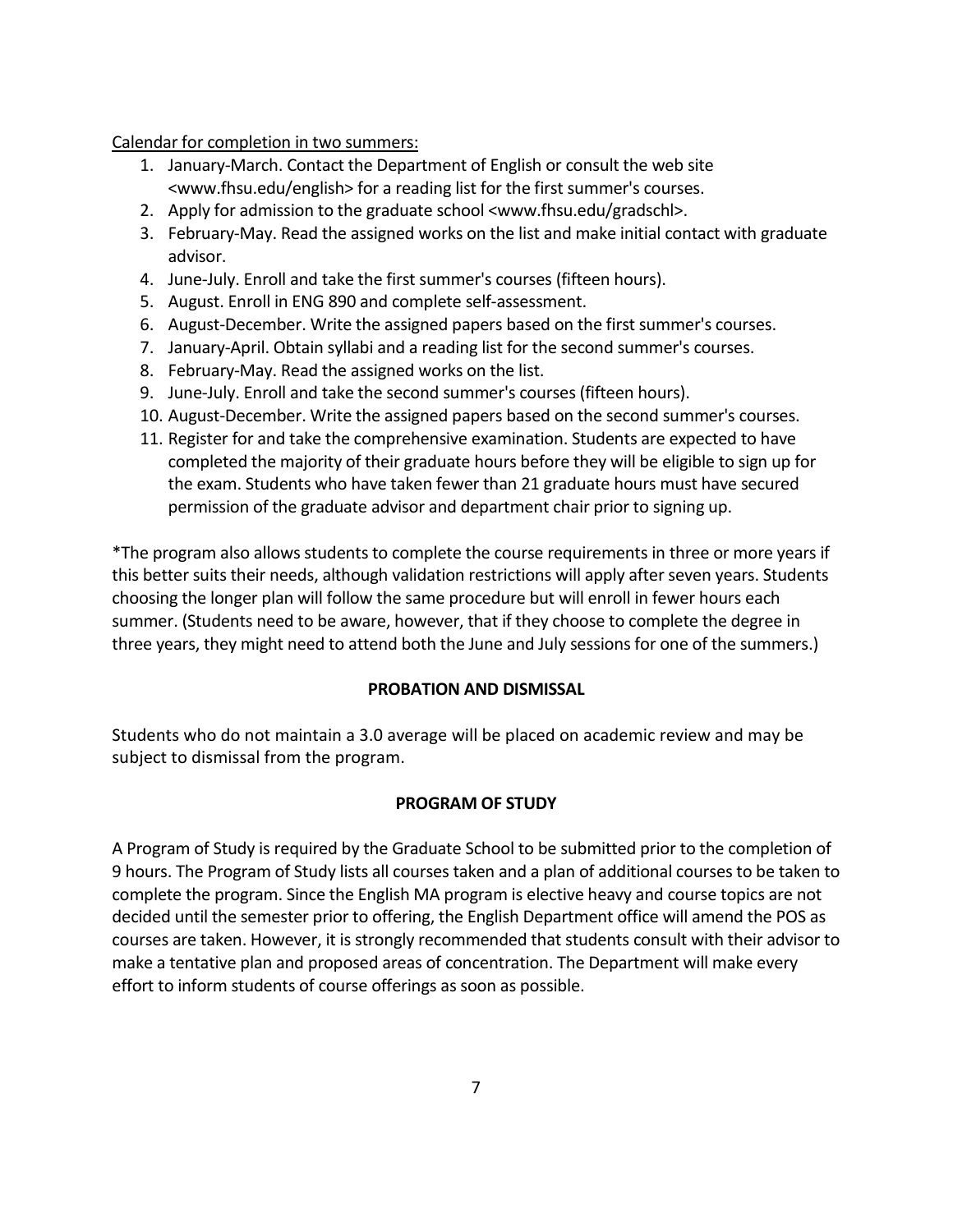#### **ADMISSION TO CANDIDACY**

Admission to candidacy is an important step in the completion of a graduate degree program. A graduate student may apply for admission to candidacy upon the successful completion of at least nine hours of graduate study and upon filing an approved program of study in consultation with the major advisor and departmental graduate committee or its delegate committee. Application for candidacy should be made before completing no more than 15 hours in order to avoid the possibility of extending the program. The student must be recommended for candidacy by the advisor, the departmental graduate committee, and the department chair. The student is admitted to candidacy by the Graduate Dean.

- 1. To be admitted to candidacy, the student must have:
- 2. satisfactorily passed the preliminary or other qualifying examination if either is required by the major department
- 3. removed all deficiencies for admission to graduate study
- 4. earned a B average (3.00) in all graduate courses that are a part of the degree program to that point
- 5. filed in the Graduate School a program of study that has been approved by the Graduate Dean
- 6. completed a total of at least nine graduate program hours

The student must be admitted to candidacy before being eligible to sign up for or take the comprehensive examination or to file an Intent to Graduate.

#### **ENG 890 CONTINUING GRADUATE RESEARCH**

Students must enroll in ENG 890 Continuing Graduate Research each fall semester until all other program requirements are completed. This purpose of this course is for students to keep track of their progress through the program through a simple self-assessment report (template provided through the associated Blackboard portion of the course) that will also provide a means of formalized communication with the graduate advisor. The self-assessment is intended to help students stay on track in the program and maintain access to university resources to facilitate their research. Students may also enroll in ENG 890 in the spring so that they are considered properly enrolled in order to have access to university resources. Because the course is zero credit hours, there is no associated tuition or fee cost. ENG 890 replaces the Requests for Extension.

#### **ENG 898 GRADUATE ENGLISH COURSE PAPER**

Students must enroll in ENG 898 Graduate English Course Paper (typically after completion of the majority of their required graduate hours) and submit one approved copy of their strongest graduate course paper to the English Department. The graduate course paper is a record of a research project or critical paper by the student under the supervision of a graduate faculty member in whose course the paper was written. It should demonstrate the student's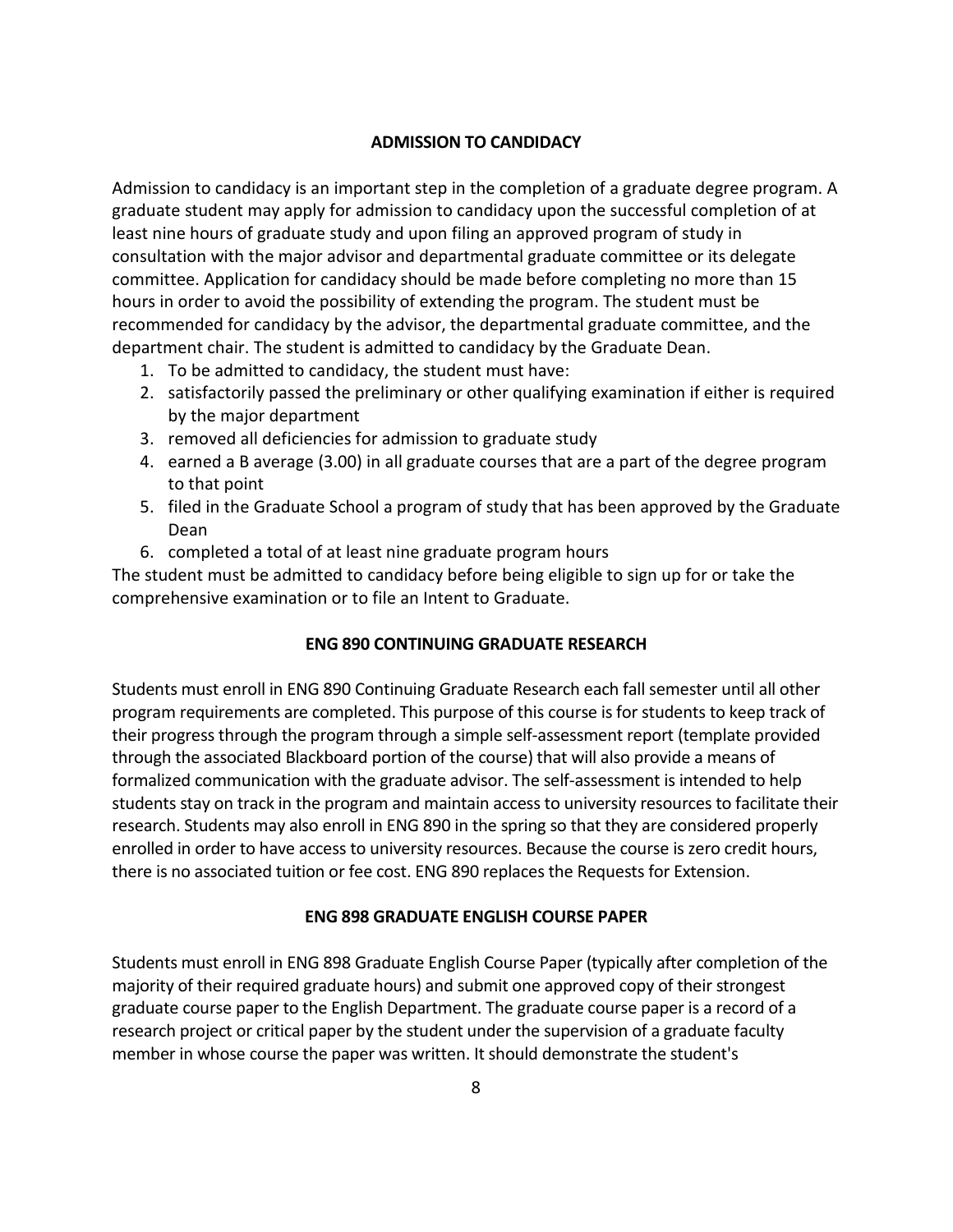understanding of, and skills in, research and critical writing. The paper must conform to the documentation style set forth in the most recent edition of the *MLA Handbook for Writers of Research Papers.* The Graduate English Course Paper should be 5000 to 8000 words (15 to 25 pages in Times New Roman 12-point font, not including the works cited or title page). Papers that do not meet the minimum requirements of 5000 words (15 pages) and at least 4 quality secondary sources will not be accepted. It is the student's responsibility to have an acceptable paper available and may require revision of an earlier paper or work with an instructor on an additional research project for a class. Students should consider this requirement as they take classes to ensure they have an appropriate paper.

The student's advisor must certify that the student has completed this requirement by filing the graduate course paper in the English Office. The title page (see format in appendix 1) must be signed by the student's advisor, the department chair, or the professor for whom the paper was written. The paper may be appraised by other members of the graduate faculty if they are called upon to recommend the student for future employment or further graduate study, or it may be used for program assessment.

## **GUIDELINES FOR THE COMPREHENSIVE EXAMINATION**

The graduate examination requires students to demonstrate 1) knowledge of literary works and literary history or studies of rhetorical or linguistic topics, 2) skill in analysis and synthesis, and 3) rhetorically effective writing. Prior to taking the examination, students will choose three subject areas from the list below to "specialize" in. On the exam, students will be required to answer four one-hour questions, two in their primary field of specialization and one in each of the other two. Students must allow themselves sufficient time to study the designated works and to read critical studies of the works or other appropriate background sources as they pursue their course of study through the program and prepare for the comprehensive exam.

#### Subject Areas

- British Literature, Old English to 1660
- British Literature, 1660 to 1900
- American Literature, Beginnings to 1900
- British and American Literature, post 1900
- Writing Studies
- Language and Linguistics
- TESOL/Second Language Acquisition (we are not currently accepting applications in this area and coursework may not be offered)

Students will choose three areas to study in preparation for the exam and as a complement to their coursework in the program. Students should review lists and consider areas of interest on entering the program, read these works in conjunction with course readings, and choose courses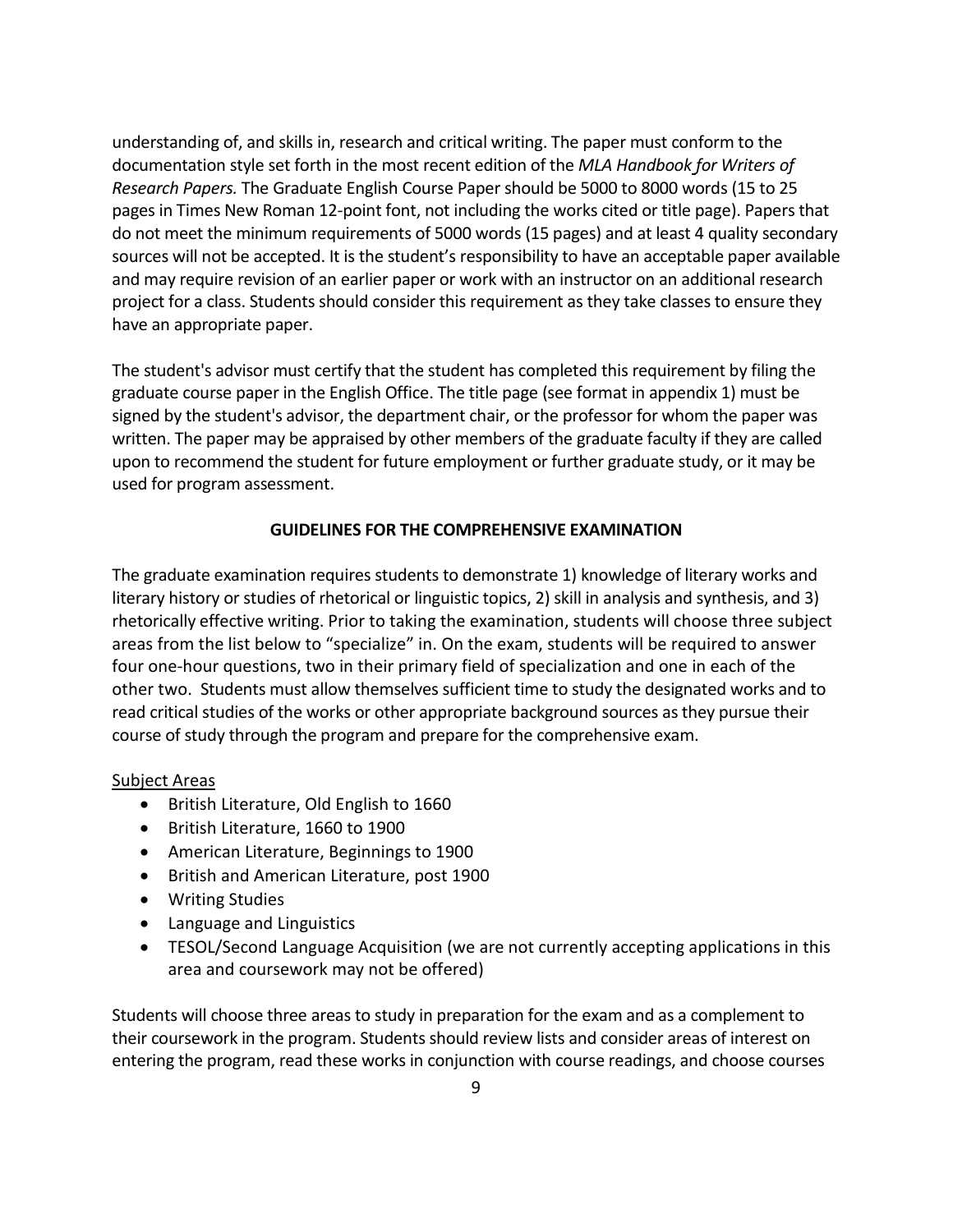that will enhance study of works on these basic lists with supplementary works and cultural, historical, and theoretical issues associated with the concentration. A rotation of courses is available that ensures courses from each area are offered within a two-year period. Each subject area will have a fixed reading list (to be reviewed every three years; see appendix 2) determined by the faculty who specialize in that subject area. The reading lists for each area consist of works in a variety of genres (poetry, long and short fiction, non-fiction, and drama) by major writers in the specified period or, in the case of Writing Studies, Language and Linguistics, and TESOL, of key works in the theoretical area.

Questions will be designed to reveal the student's ability to make sense of literary works or to apply and discuss theories. For literature categories, questions may require students to discuss literary elements appropriate to the genre of the work. Any question on the written examination may assume that the candidate is knowledgeable about matters external to the literary work itself (e.g., historical and cultural contexts including literary movements) and commonly discussed in critical studies of that work. Questions may ask students to compare texts on the list or illustrate the development of a theme or topic among the works on a list. In addition, any question may require the application of critical approaches to the work, such as feminist or postcolonial theories. For sample questions, see appendix 3.

Each question will be graded by a committee of three faculty members knowledgeable in the area, but the deciding vote for each question will be cast by a committee member who specializes in the given area. In the case of a disagreement within the committee, other specialists in that area will be consulted for a final decision. Essays that show an understanding of the work but fail to address the question will not be considered as passing. It is strongly recommended that students admitted to the English MA program schedule a meeting with the graduate advisor before their first semester of attendance to discuss their program of study and preparation for the Graduate Comprehensive Examination. The key to successful completion of the exam is early preparation and the development of a plan of study. In addition, students should schedule a strategy session with the graduate advisor the semester before they intend to take the exam.

Students may take the graduate exam more than once; however, if they fail the exam twice, they will be advised to address any deficiencies and meet with the graduate advisor to discuss options for continuing or withdrawing from the program. The graduate committee may recommend additional course work. Moreover, students will repeat the exam only in the area(s) failed. No particular time interval is required before retaking the graduate exam, but students should consult their advisor before signing up to retake the exam. The exams are given three times a year (March, June, and October); a student must sign up for one of the scheduled exams with the Graduate School (see their webpage for deadlines). Exams will not be given at other times of the year.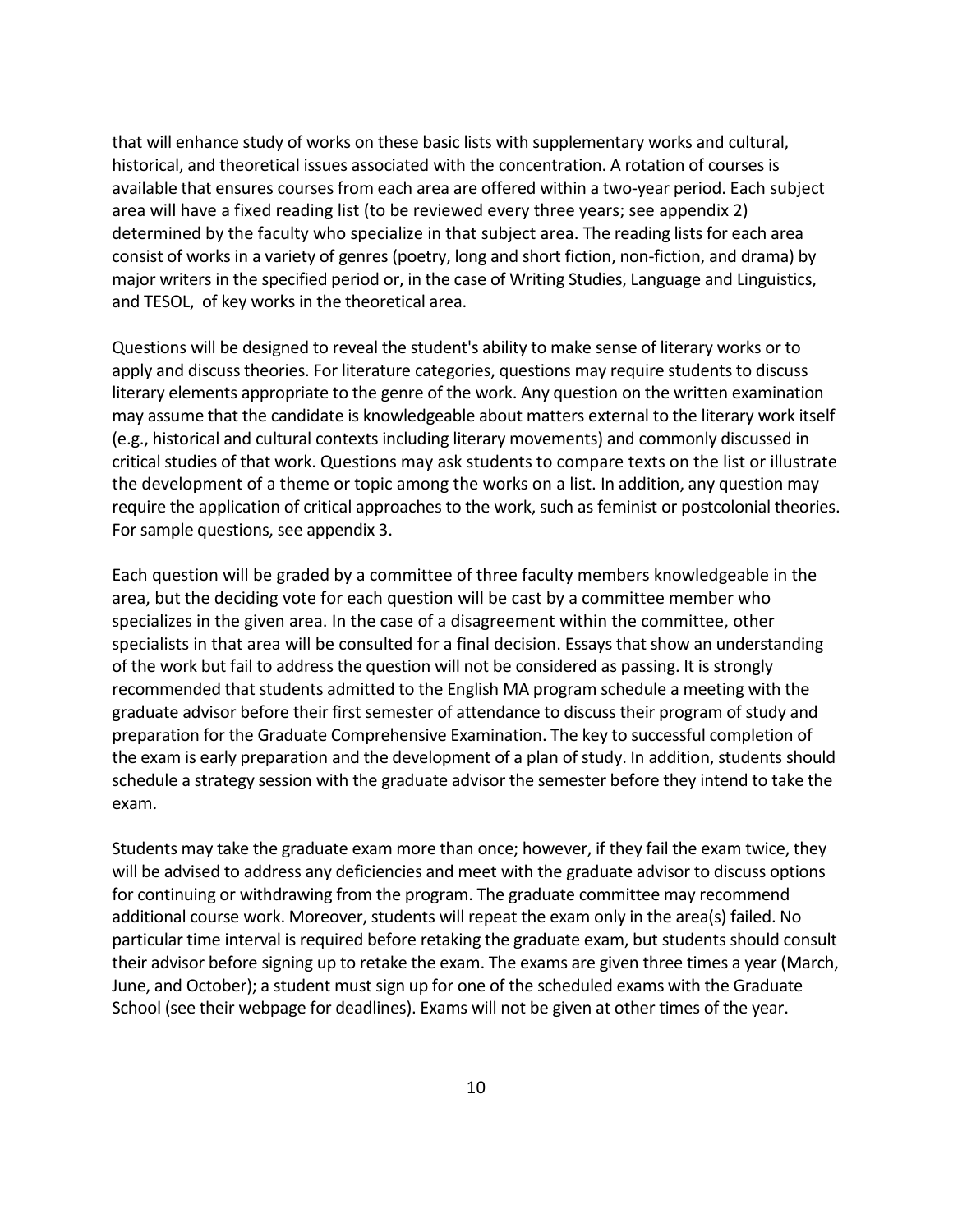Students will adhere to the policies of the English graduate examination in place when they matriculate; if the policy changes while they are in the graduate program, they may (but are not required to) agree in writing to abide by the revised one.

Students may choose to take the exam off-campus with an approved proctor. Students who opt to use a proctor must obtain the proctor request forms from the English Department and submit completed forms to the graduate advisor. Students may also choose to take the exam using a computer by installing Lockdown Browser. Students who choose this option must be enrolled ENG 890 in order to access the Blackboard shell and exam. Please note that any technical difficulties (including loss of connection) does not affect the parameters of the exam.

#### **APPEALS**

Students shall have protection through orderly procedures against arbitrary or capricious academic evaluation. In matters relating to evaluation of academic performance, an information as well as a formal procedure exists.

The student should first consult with the professor(s) involved. If the issue is not resolved at that level, the student may consult with the chair of the department who will, if necessary, inform the student of further informal appeals or of specific formal appeals procedures. The formal appeals process begins with a written appeal to the department stating the specific arbitrary or capricious academic evaluation. A copy of the formal appeals procedure can be found here https://www.fhsu.edu/academic/gradschl/Graduate-School-Appeals/.

#### **INDEPENDENT STUDIES**

Under special extenuating circumstances, a student may petition to conduct an independent study for 1-3 credit hours. No more than 6 hours of independent projects/apprenticeship (ENG 674 or 676) may be counted toward the student's program of study. Graduate students must have a cumulative GPA of 3.0 or higher in graduate work; have completed at least 12 hours toward the graduate degree; have received credit for ENG 826; and complete a course application that is signed by the student's advisor and faculty member who will be supervising the study (see appendix 4). Independent projects should not duplicate a regularly scheduled course currently being offered. No faculty member is obligated to supervise an independent project, and the supervising faculty must have expertise in the area of the proposed project. Applications for independent projects must be submitted and approved prior to the first day of the semester the independent project is to be conducted.

The application should show how the project/study will complement or enhance the student's program of study better than taking a scheduled course. It should also demonstrate how it is equivalent to the number of credit hours proposed. The approval process is then to get the (1) approval of the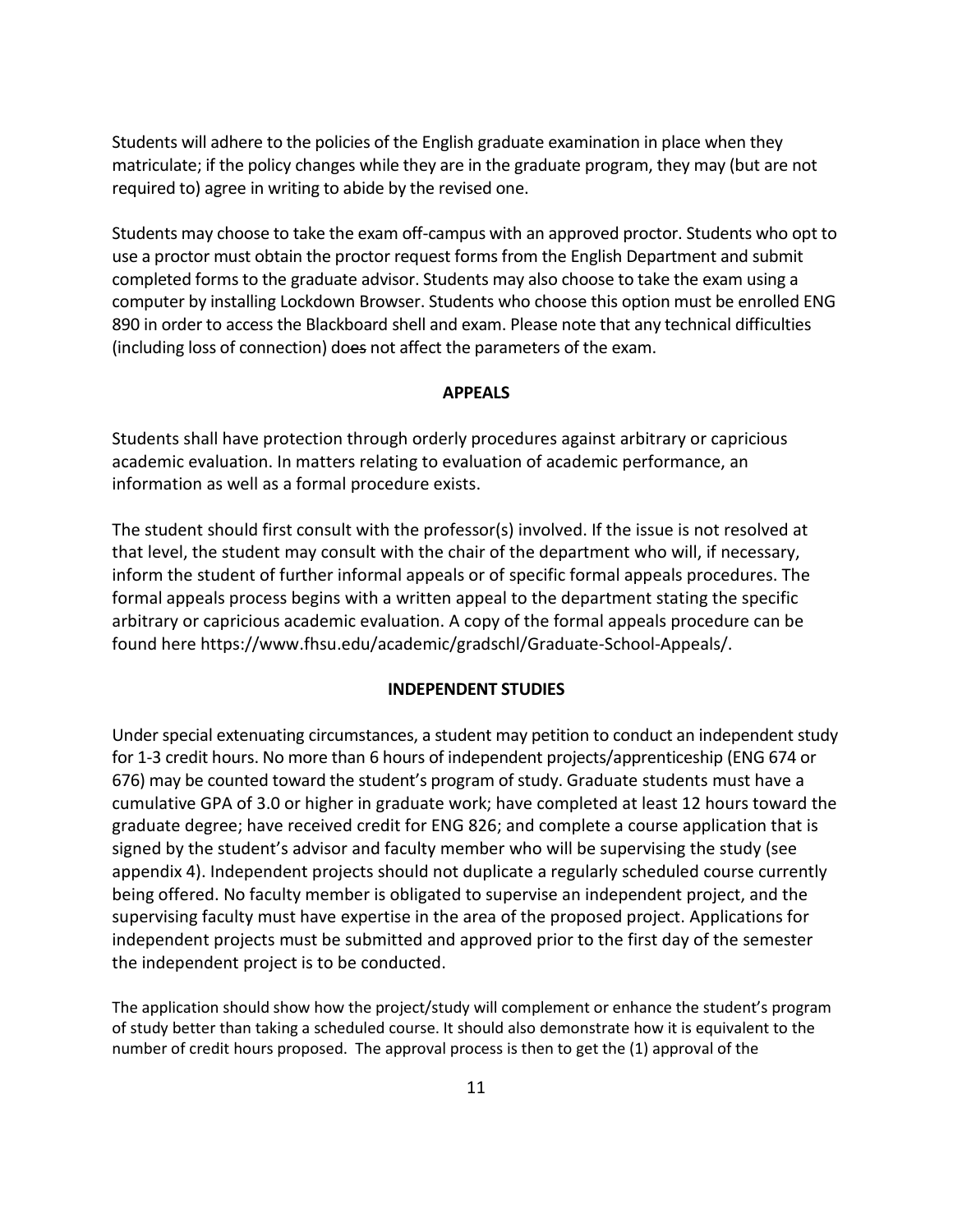instructor/facilitator (to ensure they are on board and are willing to commit the time and that it is an appropriate project); (2) the approval of your advisor (to ensure that it best fits your program of study and goals—including preparation for exams); and (3) the approval of the chair (to ensure it doesn't conflict with department policy or needs, matches the credit hour workload, and the faculty member has the appropriate expertise).

### **OBLIGATIONS OF THE STUDENT**

After admission, students will keep the graduate school and their graduate advisor informed of their progress toward the degree. In addition, it will be the responsibility of the students to carry out the following:

- 1. Satisfy the necessary prerequisites if deficiencies were specified on the application for admission to graduate study (see Admission to Graduate Study above).
- 2. Complete 30 hours of course work with an average grade of "B" or higher.
- 3. Sign up for the Graduate Examination with the Graduate School at the proper time. See note under Guidelines for Comprehensive Exam regarding when a student is eligible.
- 4. Pass the written Graduate Examination at the proper time.
- 5. File an "Intent to Graduate" with the Graduate School and complete a file review at the beginning of the semester or summer session of intended graduation.
- 6. Enroll in ENG 898 Graduate English Course Paper and, as the sole requirement of this "course," file one approved copy of their best graduate course paper with the English Office.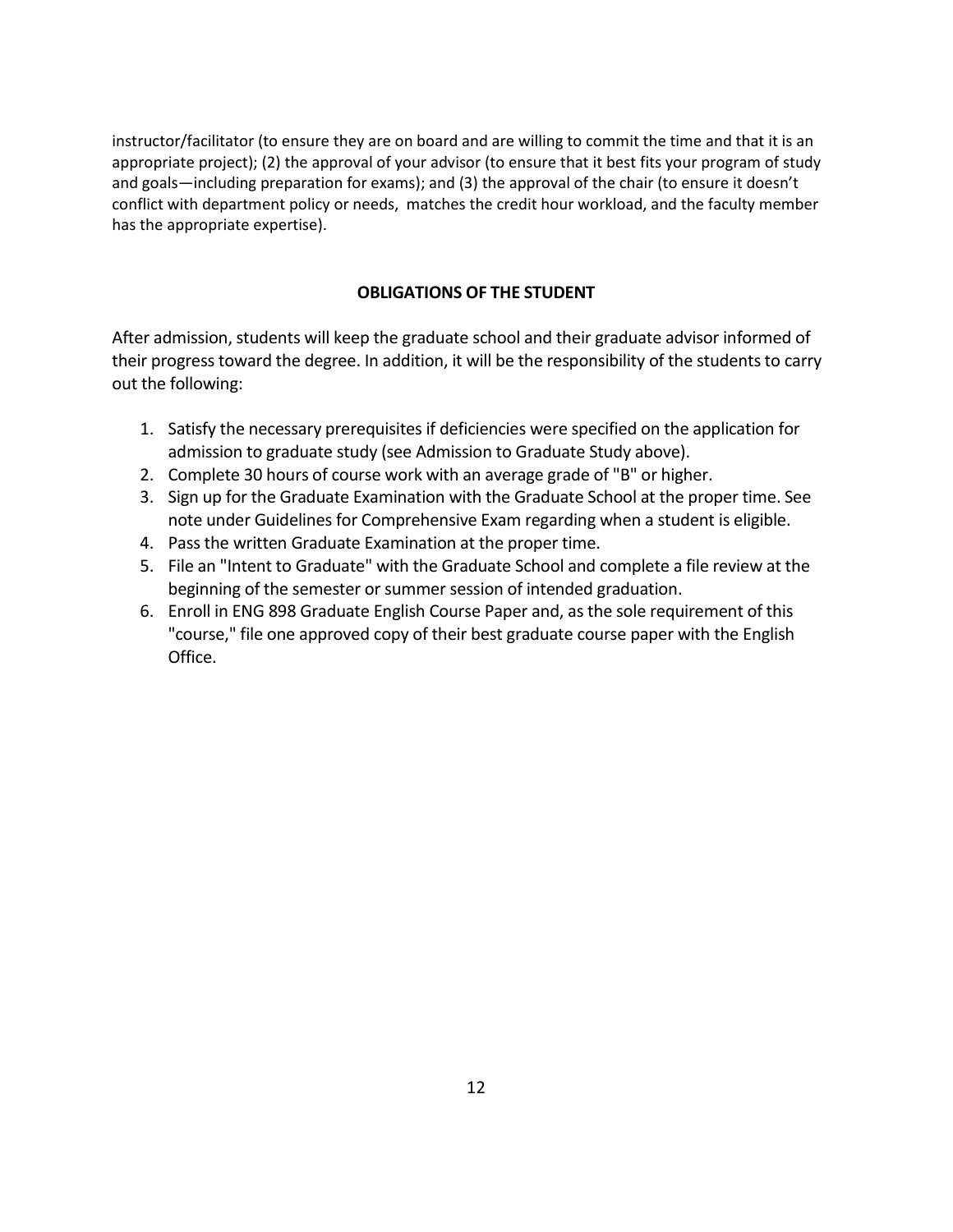# **Appendix 1: Graduate Course Paper Title Page**

TITLE

by

Student's Name

Graduate English Course Paper ENG 898

APPROVED: DATE:

(Advisor or Course Professor)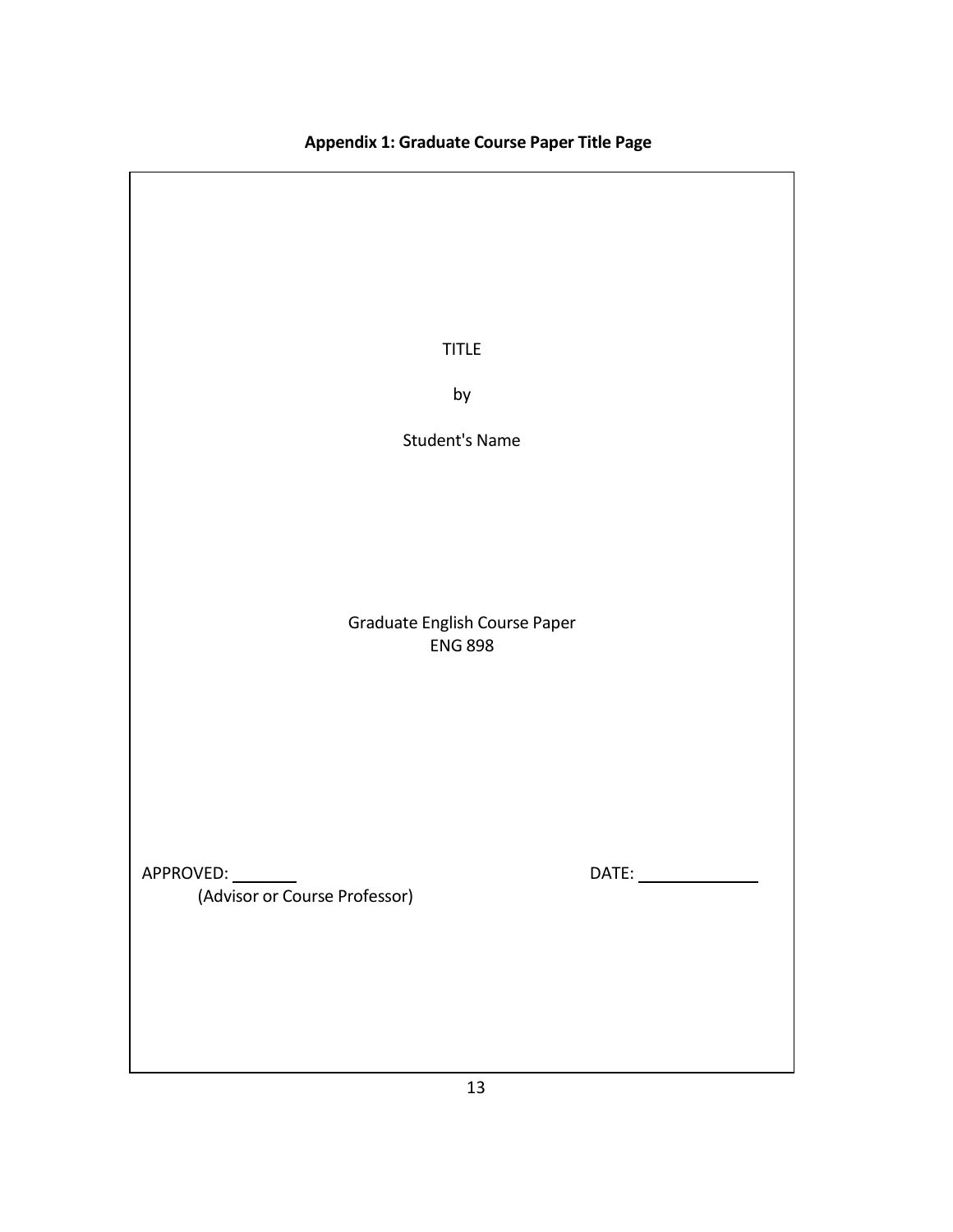### **Appendix 2: Reading Lists**

#### **Reading List: British Literature to 1660**

Alfred the Great's Preface to *Pastoral Care Beowulf* (verse translation) Chaucer, Geoffrey. *The Canterbury Tales* (General Prologue, Knight's Tale, Miller's Tale, Wife of Bath's Tale, Pardoner's Tale, Nun's Priest Tale) [middle English] "A Colloquy on Occupations" "The Dream of the Rood" Donne, John. "The Canonizaton", "The Flea", "A Valediction: Forbidding Mourning", Holy Sonnets 9, 10, 14, 19 *Everyman* Jonson, Ben. "To Penshurst" Kyd, Thomas. *The Spanish Tragedy* Lanyer, Aemilia. "Eve's Apology in Defense of Women," "The Description of Cooke-ham" Malory, Thomas. *Morte Darthur* ["The Death of King Arthur'] Marlowe, Christopher. *Doctor Faustus* Marvell, Andrew. "To His Coy Mistress" Milton, John. Sonnet (On the Late Massacre in Piedmont); Sonnet ("When I Consider How my Light is Spent"); *Lycidas* Philips, Katherine. "A Married State" *The Second Shepherd's Play* Shakespeare, William. Sonnets 18, 30, 55, 87, 116, and 130; *A Midsummer Night's Dream, As You Like It, Hamlet, King Lear* Sidney, Sir Philip. "The Defence of Poetry"; *Astrophil and Stella* Spenser, Edmund. *The Faeire Queene*, books 1 and 2 "The Wanderer" or "The Seafarer" Webster, John. *The Duchess of Malfi* Wroth, Lady Mary. *Pamphilia to Amphilanthus*

## **Reading List: British Literature, 1660-1900**

Arnold, Matthew. "The Function of Criticism at the Present Time;" "Dover Beach" and "Thyrsis" Austen, Jane. *Pride and Prejudice* OR *Emma* Browning, Robert. "My Last Duchess" and "Caliban upon Setebos" Behn, Aphra. *Oroonoko* Blake, William. *Songs of Innocence* and *Songs of Experience* Brontë, Emily. *Wuthering Heights*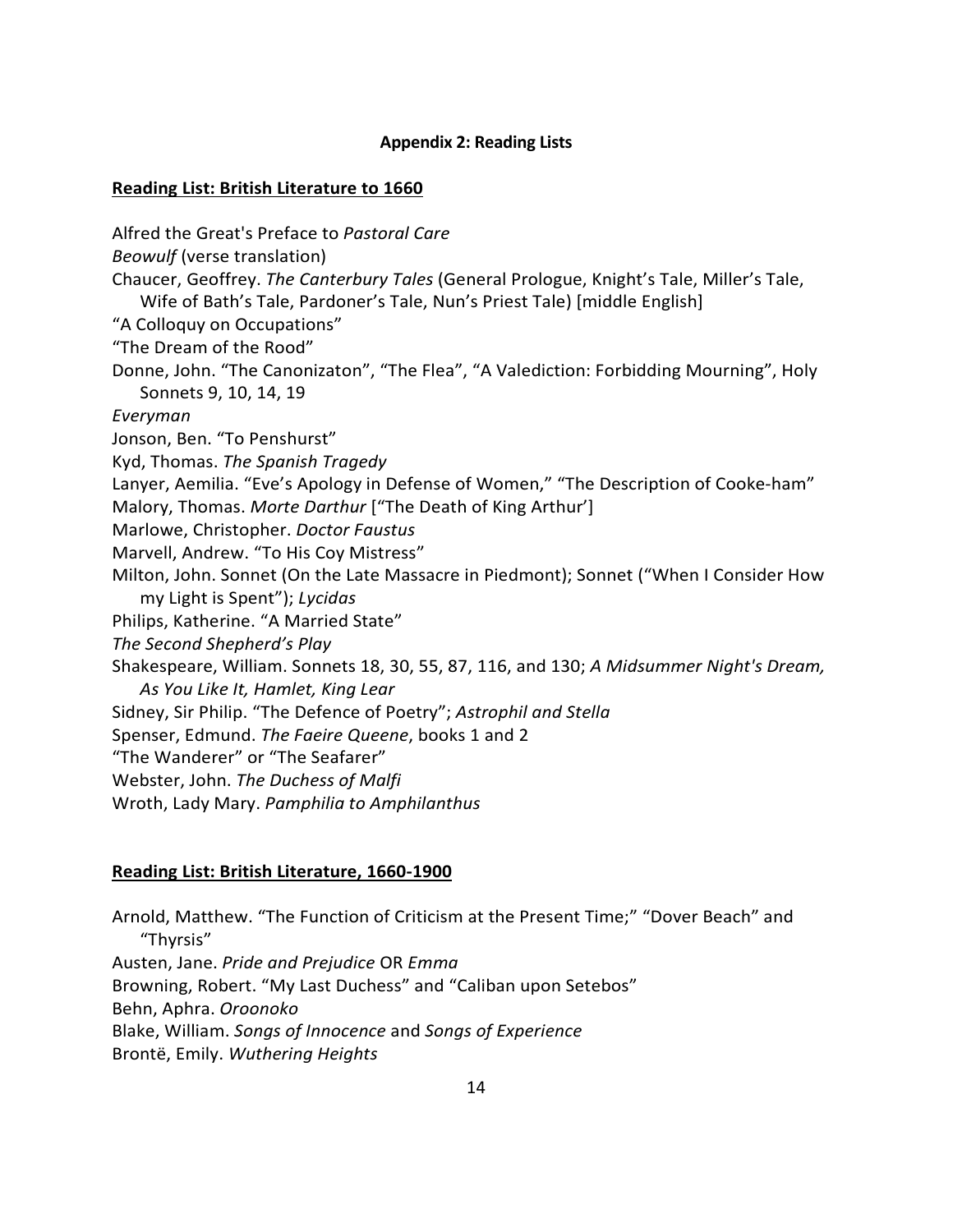Burns, Robert. "Tam O'Shanter," "Auld Lang Syne," "My Love Is Like a Red, Red Rose"

Byron, George Gordon. *Manfred*

Coleridge, Samuel Taylor. *The Rime of the Ancient Mariner*

Conrad, Joseph. *Heart of Darkness*

Dickens, Charles. *Hard Times* OR *Great Expectations*

Doyle, Arthur Conan. "The Speckled Band"

Eliot, George. *Middlemarch*

Fielding, Henry. *Joseph Andrews*

Finch, Anne. "The Spleen"

Gaskell, Elizabeth. *North and South* OR *Mary Barton* 

Gray, Thomas. "Elegy Written in a Country Churchyard"

Hardy, Thomas. *Tess of the D'Urbervilles*

Hazlitt, William. "My First Acquaintance with Poets"

Johnson, Samuel. *Rambler*, no. 4

Keats, John. "To Autumn," "Ode on a Grecian Urn," "Ode on Melancholy," "Ode to a Nightingale"

Kipling, Rudyard. "The White Man's Burden" and "If—"

Mill, John Stuart. *The Subjection of Women*, Chapter 1

Milton, John. *Paradise Lost* (Book 1)

Pope, Alexander. *The Rape of the Lock* (5-canto version)

Richardson, Samuel. *Pamela*

Rossetti, Christina. "Goblin Market"

Scott, Walter. *Waverley*

Shelley, Mary. *Frankenstein*

- Shelley, Percy. "A Defence of Poetry," "Ode to the West Wind," "Ozymandias," and "Mont Blanc"
- Sheridan, Richard. *She Stoops to Conquer*

Stevenson, Robert Louis. *Dr. Jekyll and Mr. Hyde*

Swift, Jonathan. *Gulliver's Travels*

Swinburne, Algernon Charles. "The Garden of Proserpine" and "Hymn to Proserpine"

Tennyson, Alfred. "Ulysses" and selections from *In Memoriam*

Walpole, Horace. *The Castle of Otranto*

Wilde, Oscar. *The Importance of Being Earnest*

- Wollstonecraft, Mary. *A Vindication of the Rights of Woman*, Introduction and Chapters 1, 2, and 4
- Wordsworth, William. Preface to *Lyrical Ballads*; "Lines Written a Few Miles above Tintern Abbey" and "Ode: Intimations of Immortality"
- Wycherly, Williamm. *The Country Wife*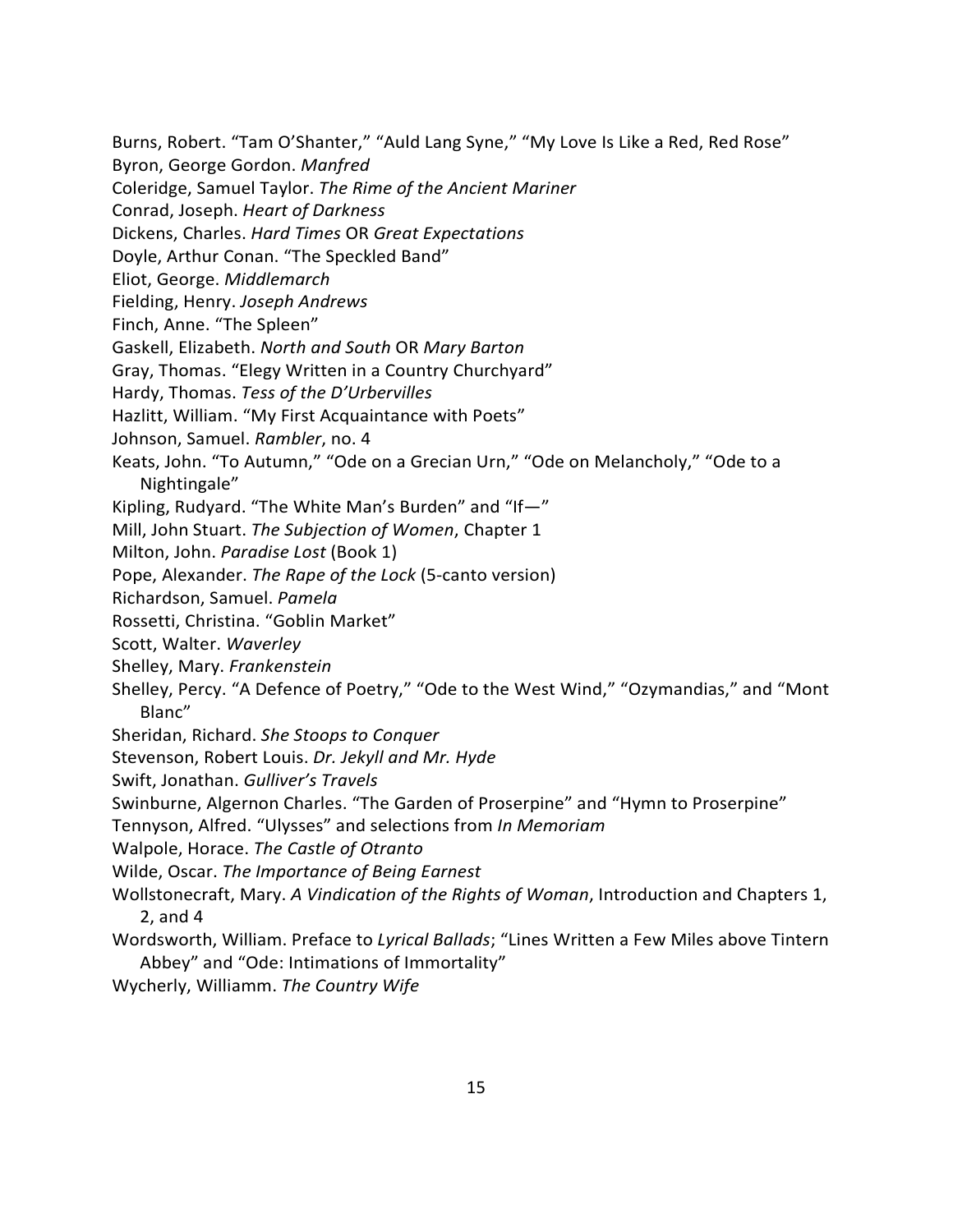#### **Reading List: American Literature, Colonial to 1900**

Apess, William. *Son of the Forest* Bradstreet, Anne. "The Author to Her Book" and "Upon the Burning of Our House" Brown, Charles Brockden. *Wieland* Bryant, William Cullen. "Thanatopsis" and "The Prairies" Chesnutt, Charles. "The Goophered Grapevine" and "Po' Sandy" Chopin, Kate. *The Awakening* Cooper, James Fenmore. *The Last of the Mohicans* Davis, Rebecca Harding. *Life in the Iron-Mills* Dickinson, Emily. Nos. 236, 340, 409, 598, and 620 (Franklin sequence) Douglass, Frederick. *Narrative of the Life of Frederick Douglass* Edwards, Jonathan. "A Divine and Supernatural Light" Emerson, Ralph Waldo. "Self-Reliance," "The Divinity School Address," "The American Scholar," "The Poet," "Uriel," and "Hamatreya" Franklin, Benjamin. *Autobiography* Gilman, Charlotte Perkins. "The Yellow Wall-paper" Hawthorne, Nathaniel. *The House of the Seven Gables*  Irving, Washington. "Rip Van Winkle" James, Henry. *The Portrait of a Lady* and "The Art of Fiction" Jefferson, Thomas. Queries XIV and XIX from *Notes on the State of Virginia* Longfellow, "The Wreck of the Hesperus" and "The Children's Hour" Melville, Herman. *Benito Cereno* Norris, Frank. *McTeague* and "A Plea for Romantic Fiction" Poe, Edgar Allan. "Ligeia," "The Murders in the Rue Morgue," "The Raven," "Ulalume," and "The Philosophy of Composition" Rowlandson, Mary. *Narrative* (*The Sovereignty and Goodness of God*) Stowe, Harriet Beecher. *Uncle Tom's Cabin* Taylor, Edweard. "Upon Wedlock and Death of Children" and "Huswifery" Thoreau, Henry David. *Walden* Twain, Mark. *Pudd'nhead Wilson* and "Fenimore Cooper's Literary Offenses" Tyler, Royall. *The Contrast* Wheatley, Phillis. "To His Excellency George Washington" and "On Being Brought from Africa to America" Whitman, Walt. Preface to *Leaves of Grass* (1855), "Song of Myself," "Out of the Cradle Endlessly Rocking," and "When Lilacs Last in the Dooryard Bloom'd"

#### **Reading List: 20th-Century Literature in English**

Achebe, Chinua. *Things Fall Apart*  Anaya, Rudolfo. *Bless Me Ultima*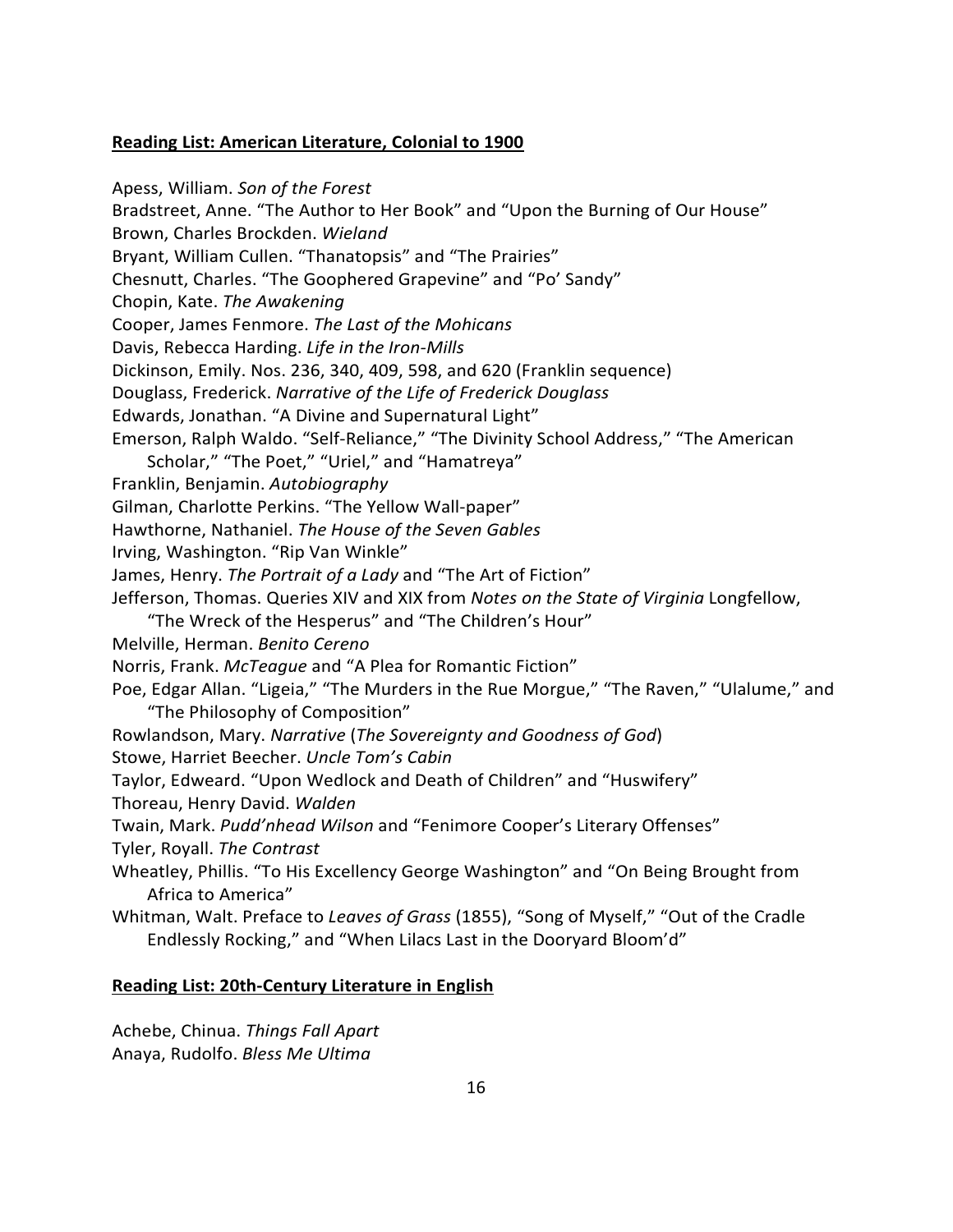Beckett, Samuel. *Waiting for Godot*  Conrad, Joseph. *Heart of Darkness*  Ellison, Ralph. *Invisible Man* Erdrich, Louise. *Tracks* Faulkner, William. *As I Lay Dying* Forster, E. M. *Howards End*  Ginsberg, Allen. "Howl" Glaspell, Susan. *Trifles* Gordimer, Nadine. "The Moment Before the Gun Went Off" Heaney, Seamus. "Digging" Joyce, James. *A Portrait of the Artist as a Young Man* King, Stephen. "The Man in the Black Suit" Lawrence, D. H. *Lady Chatterly's Lover* or *Women in Love* Lessing, Doris. "To Room Nineteen" Mansfield, Katherine. "The Fly," "The Garden Party," and "Miss Brill" McCarthy, Cormac. *No Country for Old Men* Moore, Marianne. "The Sycamore" and "The Fish" O'Connor, Flannery. "Revelation" Owen, Wilfred. "Miners" Plath, Sylvia. "Black Rook in Rainy Weather" and "Tulips" Proulx, Annie. "The Half-Skinned Steer" Rhys, Jean. *Wide Sargasso Sea* Rosenberg, Isaac. "Louse Hunting" David Sedaris, "Go Carolina" Stevens, Wallace. "Thirteen Ways of Looking at a Blackbird" and "Anecdote of the Jar" Stoker*,* Bram. *Jewel of the Seven Stars* Viramontes, Helena Maria. "The Moths" Walcott, Derek. "A Far Cry fromAfrica" Walker, Alice. "Everyday Use" Williams, William Carlos. "Red Wheelbarrow," "Young Sycamore," and "Queen Anne's Lace" Woolf, Virginia. *Mrs. Dalloway* Yeats, William Butler. "Easter 1916" and "Leda and the Swan"

#### **Reading List: Writing Studies**

#### **Composition and Rhetoric, and Creative Writing**

#### **Composition and Rhetoric:**

Bitzer, Lloyd F. "The Rhetorical Situation" (article)

Williams, James D., editor. *An Introduction to Classical Rhetoric: Essential Readings*. Selected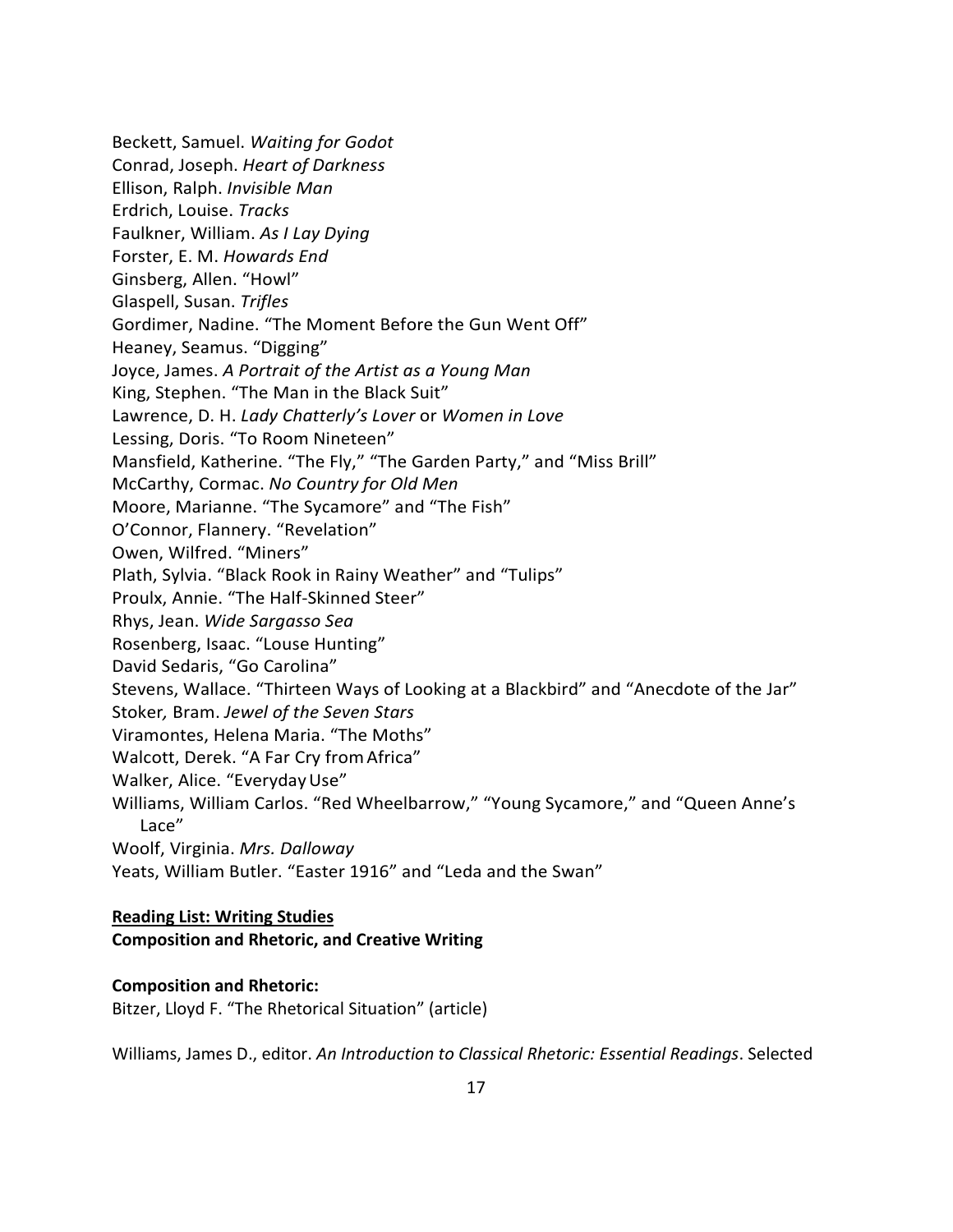readings:

- "Plato on Philosophy and Rhetoric," incl. *Protagoras, Gorgias, & Phaedrus*: 108-221
- "Aristotle and the Systemization of Rhetoric," incl. excerpts from *The Art of Rhetoric* and *The Art of Poetry*: 222-270

Bizzell, Patricia, and Bruce Herzberg. editors. *The Rhetorical Tradition,* 2nd ed. Selected readings:

- "General Introduction"
- Kenneth Burke**,** excerpts from *A Grammar of Motives, A Rhetoric of Motives,* and *Language as Symbolic Action*

Flower, Linda. *Community Literacy and the Rhetoric of Public Engagement*.

Ratcliffe, Krista. "Rhetorical Listening: A Trope for Interpretive Invention and a Code of Cross-Cultural Conduct." *CCC 51* (Dec. 1999): 33-62. (article)

Tate, Gary, Amy Rupiper, and Kurt Schick, editors. *A Guide to Composition Pedagogies* Villanueva, Victor, editor. *Cross-Talk in Comp Theory*. Selected readings:

- "The Givens in Our Conversations: The Writing Process"
- Donald Murray, "Teach Writing as a Process Not Product"
- Janet Emig, "Writing as a Mode of Learning"
- Sondra Perl, "The Composing Processes of Unskilled College Writers"
- Nancy Sommers, "Revision Strategies of Student Writers and Experienced Adult Writers"
- Walter J. Ong, "The Writer's Audience Is Always a Fiction"
- Lisa Ede and Andrea Lunsford, "Audience Addressed/Audience Invoked: The Role of Audience in Composition Theory and Pedagogy"
- Lee-Ann M. and Kastman Breuch, "Post-Process 'Pedagogy': A Philosophical Exercise"
- "Talking in Terms of Discourse: What It Is, How It's Taught"
- James L. Kinneavy, "The Basic Aims of Discourse"
- Paul C. Rodgers, Jr., "A Discourse-Centered Rhetoric of the Paragraph"
- Richard Braddock, "The Frequency and Placement of Topic Sentences in Expository Prose"
- Patrick Hartwell, "Grammar, Grammars, and the Teaching of Grammar"
- James A. Berlin, "Contemporary Composition: The Major Pedagogical Theories"
- Andrea A. Lunsford, "Cognitive Development and the Basic Writer"
- Mina P. Shaughnessy, "Diving In: An Introduction to Basic Writing"
- Patricia Bizzell, "Cognition, Convention, and Certainty: What We Need to Know about Writing"
- Ellen Cushman, "The Public Intellectual, Service Learning, and Activist Research"
- Diana George, "From Analysis to Design: Visual Communication in the Teaching of Writing"
- "Talking about Writing in Society"
- Kenneth A. Bruffee, "Collaborative Learning and the 'Conversation of Mankind'"
- Greg Myers, "Reality, Consensus, and Reform in the Rhetoric of Composition Teaching"
- Gesa E. Kirsch and Joy S. Ritchie, "Beyond the Personal: Theorizing a Politics of Location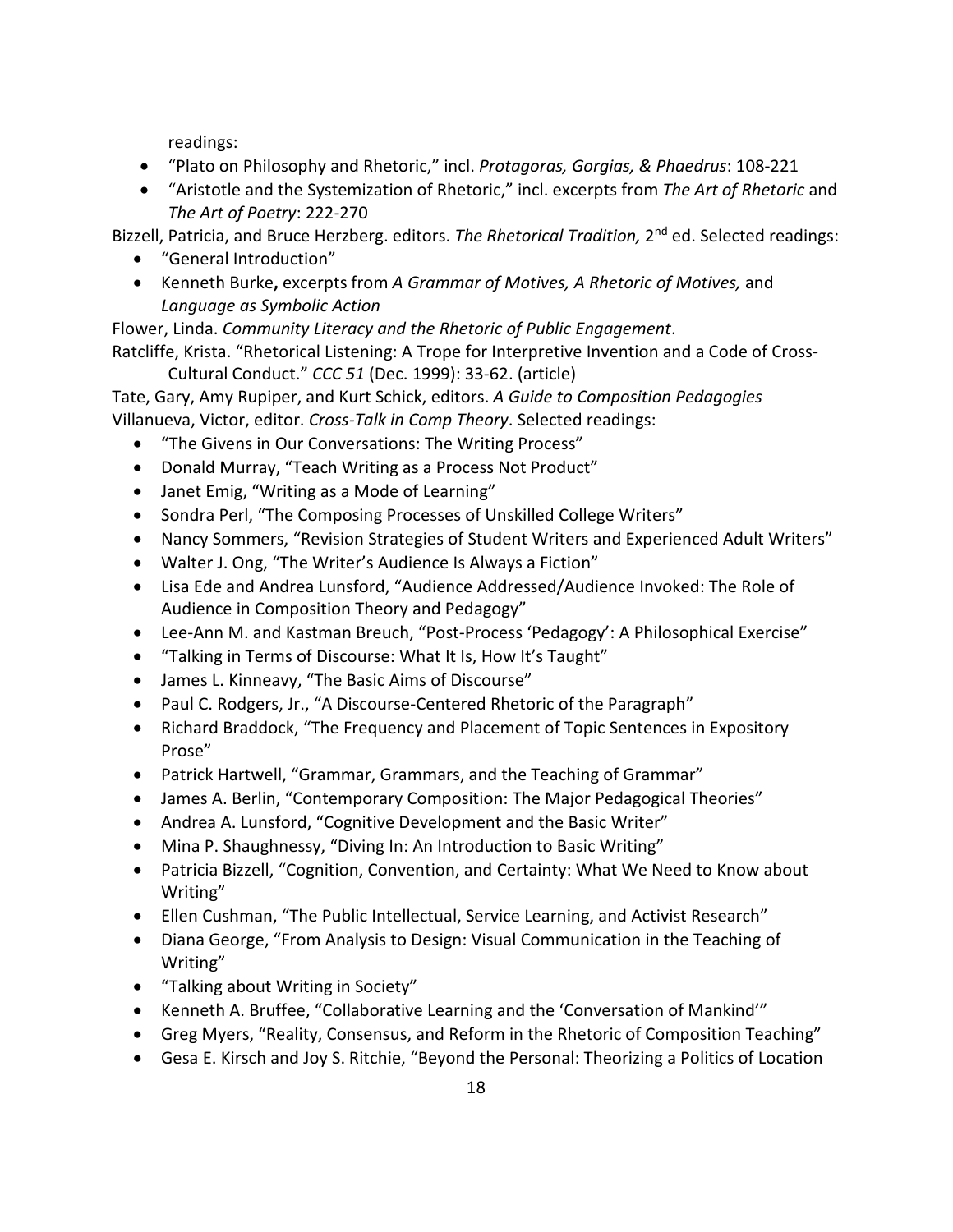in Composition Research"

- "Talking about Selves and Schools: On Voice, Voices, and Other Voices"
- David Bartholomae, "Inventing the University"
- Victor Villanueva, "Memoria Is a Friend of Ours: On the Discourse of Color"
- Elizabeth A. Flynn, "Composing as a Woman"
- Peter Elbow, "Inviting the Mother Tongue: Beyond 'Mistakes,' 'Bad English,' and 'Wrong Language'"
- Paul Kei Matsuda, "Composition Studies and ESL Writing: A Disciplinary Division of Labor"
- "Virtual Talk: Composing Beyond the Word"
- Cynthia L. Selfe and Richard J. Selfe, Jr., "The Politics of the Interface: Power and Its Exercise in Electronic Contact Zones"
- Kathleen Blake Yancey, "Made Not Only in Words: Composition in a New Key"

# **Creative Writing**

Field, Syd. *Screenplay: The Foundations of Screenwriting* Minot, Stephen. *Three Genres: The Writing of Poetry, Fiction, and Drama* Miller, Brenda, and Suzanne Paula. *Tell It Slant: Crafting, Refining, and Publishing Creative Nonfiction*

**Professional and Technical Writing**

Markel, Mike. *Technical Communication* 10th ed

# **Reading List: Linguistics and Language Study**

# **(Linguistics, Grammar, History of the English Language)**

19 Anderson, Stephen R., *Phonology in the Twentieth Century: Theories of Rules and Theories of Representations* Bailey, Richard, *Speaking American: A History of English in the United States* Baugh, Albert and Thomas Cable, *A History of the English Language* Brinton, Laurel and Leslie Arnovick, *The English Language: A Linguistic History* Chomsky, Noam, *New Horizons in the Study of Language and Mind* Crystal, David, "A Global Language" [In Philip Seargeant & Joan Swann (eds), *English in the World: History, Diversity, Change*] Hartwell, Patrick, "Grammar, Grammars, and the Teaching of Grammar" [*College English* 47 (1985): 105-127] Klammer, Thomas P., Muriel Schulz, & Angela Della, *Analyzing English Grammar* Kolln, Martha, *Rhetorical Grammar* Ladefoged, Peter, *A Course in Phonetics* Lakoff, George and Mark Johnson, *Metaphors We Live By* O'Grady, William, *Contemporary Linguistic Analysis* Payne, Thomas E., *Understanding English Grammar: A Linguistic Introduction* Radford, Andrew, *Syntax: A Minimalist Introduction* Spencer, Andrew, *Morphological Theory and English*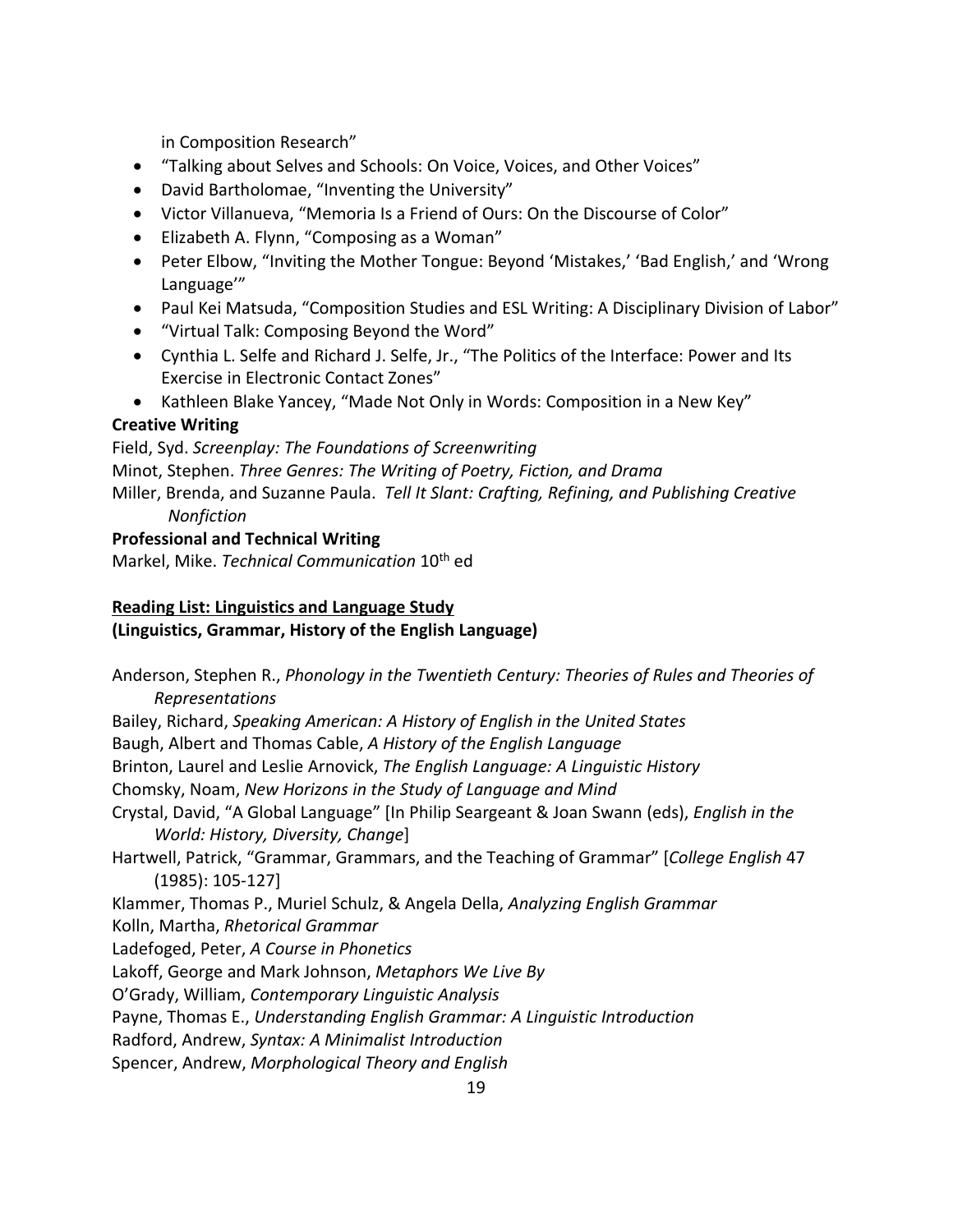Wolfram, Walt, and Natalie Schilling-Estes, *American English: Dialect and Variation*

\*latest edition if not otherwise noted

# **Reading List: TESOL/SLA**

- Baker, William, "Research into Practice: Cultural and Intercultural Awareness" [*Language Teaching,* 48.1 (2015): 130-141]
- Bloch, Joel, "Plagiarism in an Intercultural Rhetoric Context: What We Can Learn About One from the Other." [In Ulla Connor (ed.) *Contrastive Rhetoric: Reading to Intercultural Rhetoric*]
- Canagarajah, Suresh. "Translingual Writing and Teacher Development in Composition." [*College English* 78.3 (2016): 265-273.]
- Celce-Murcia, Marianne, Donna Brinton, & Marguerite Snow, *Teaching English as a Second or Foreign Language*
- Connor, Ulla, *Intercultural Rhetoric in the Writing Classroom*
- Cummins, Jim, "Cognitive/Academic Language Proficiency, Linguistic Interdependence, The Optimum Age Question and Some Other Matters" [Working Papers on Bilingualism, No. 19 (1979), 121-129]
- Davidson, Katherine, "The Integration of Cognitive and Sociocultural Theories of Literacy Development: Why? How?" [*The Albert Journal of Educational Research* 56.3 (2010): 246- 256]
- Duff, Patricia A., "Second Language Socialization as Sociocultural Theory: Insights and issues" [*Language Teaching* 40 (2007): 309-319]
- Ferris, Dana, and John Hedgcock, *Teaching L2 Composition: Purpose, Process and Practice*
- Gass, Susan & Larry Selinker, *Second Language Acquisition: An Introductory Course*
- Gorsuch, Greta, "International Teaching Assistants' Experiences in Educational Cultures and their Teaching Beliefs" [*TESL-EJ: The Electronic Journal for English as a Second Language,* 16.1 (2012): 1-26]
- Hafner, Christoph A., "Remix Culture and English Language Teaching: The Expression of Learner Voice in Digital Multimodal Compositions" [*TESOL Quarterly* 49.3 (2015): 486-509]
- Hanauer, David I., & Englander, Karen, "Quantifying the Burden of Writing Research Articles in a Second Language: Data from Mexican Scientists." [*Written Communication* 28.4 (2011): 403-416.]
- Herrera, Socorro G. & Keven G. Murry, *Mastering ESL and Bilingual Methods: Differentiated Instruction for Culturally and Linguistically Diverse (CLD) Students*
- Holmes, Kerry P., Susan Rutledge, & Lane R. Gauthier, "Understanding the Cultural-Linguistic Divide in American Classrooms: Language Learning Strategies for a Diverse Student Population" [*Reading Horizons* 49.4 (2009): 285-300]
- Kirkpatrick, Andy and Zhichang Xu. *Chinese Rhetoric and Writing: An Introduction for Language Teaching*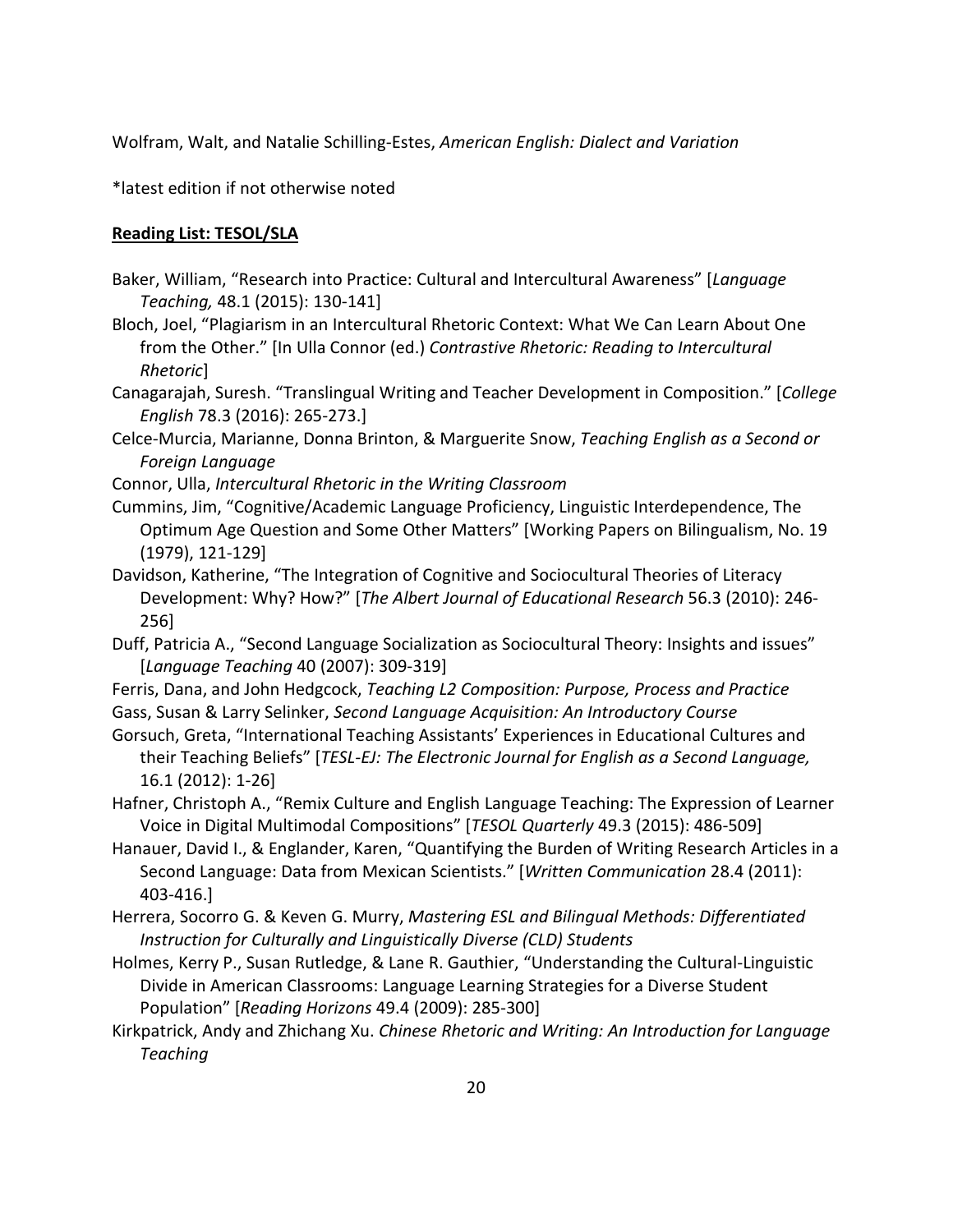Kramsch, Claire, "The Challenge of Globalization for the Teaching of Foreign languages and cultures." [*Electronic Journal of Foreign Language Teaching* 11.2 (2014): 249-254.]

Lantolf, James P. & Steven L. Thorne, "Sociocultural Theory and Second Language Development" [In Bill VanPatten & Jessica Williams (eds.), *Theories in Second Language Acquisition*]

Lillis, Theresa, and Mary Jane Curry, *Academic Writing in a Global Context: The Politics and Practices of Publishing in English*

Meisel, Jurgen M. *First and Second Language Acquisition: Parallels and Differences*

Norton, Bonny, "Non-Participation, Imagined Communities and the Language Classroom." [In M. Breen (Ed.), *Learner Contributions to Language Learning: New Directions in Research*]

Norton, Bonny, *Identity and Language Learning: Gender, Ethnicity and Educational Change.* 

Palmer, Yolanda M., "Student to Scholar: Learning Experiences of International Students" [*Journal of International Students, 6*(1) (2016): 216-240]

Tang, Ramona. "The Issues and Challenges Facing Academic Writers from ESL/EFL Contexts: An Overview" [In Tang (ed.), *Academic Writing in a Second or Foreign Language*]

Wang, Shuangshuang, "Key Issues in second language acquisition since the 1990s." [*Theory and Practice in Language Studies* 5.9 (2015): 1916-1920]

You, Xiaoye, *Writing in the Devil's Tongue: A History of English Composition in China* 

\*latest edition if not otherwise noted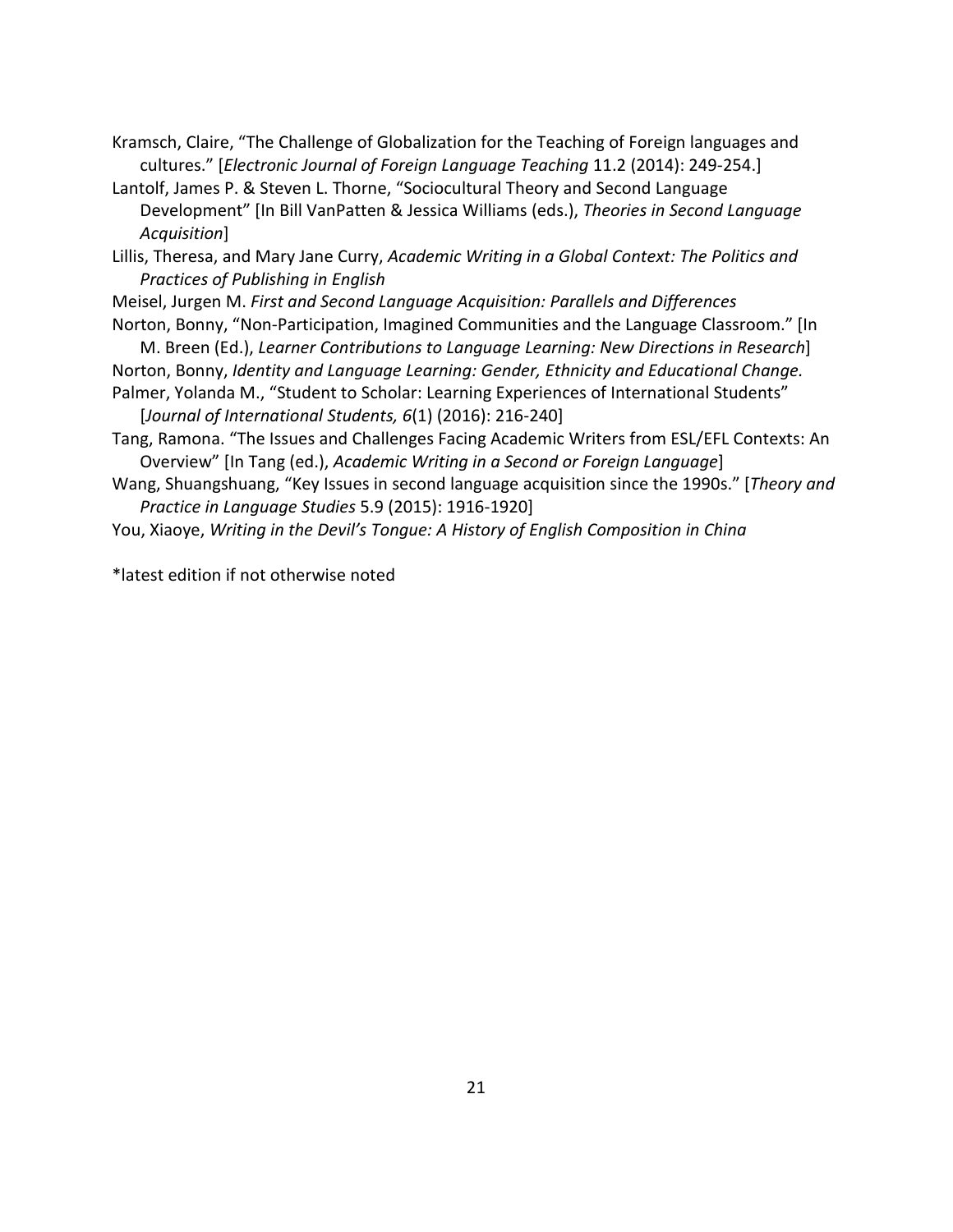#### **Appendix 3: Sample MA Exam Questions**

The following questions provide samples of the types of questions that may be asked on the MA Comprehensive exam. It is recommended that you review all questions regardless of the areas you select so that you can discern how questions may be constructed, especially in terms of the requirements of example texts, knowledge of literary terms and movements, and the use of theoretical or a secondary framework.

#### **British Literature OE to 1660**

Christianity was introduced in what is now England as early as the  $1<sup>st</sup>$  century, but it was not until the 6<sup>th</sup> century with Augustine's mission to King Aethelbert or even the Norman invasion in 1066 that it was firmly established. Citing literary examples from the Old English period, the Middle English period, and the Renaissance period, discuss the role of Christianity as expressed in those literary works.

#### **British Literature 1660-1900**

In his *Rise of the Novel*, Ian Watt singles out the novels of Jane Austen as the "most successful solutions of the two general narrative problems which Richardson and Fielding had provided only partial answers, [. . .] combin[ing] into a harmonious unity the advantages both of realism of presentation and realism of assessment, of the internal and of the external approaches to character; her novels have authenticity without diffuseness or trickery, wisdom of social comment without a garrulous essayist, and a sense of the social order which is not achieved at the expense of the individuality and autonomy of the characters." First, explain in your own words, using the examples of Fielding, Richardson, and Austen, what Watt means by this passage. Second, using at least two examples of novels after Jane Austen (before 1900), explain how this theory continues to inform the history of the novel.

#### **American Literature, Beginnings to 1900**

In "The Art of Fiction," Henry James discredits a distinction between the plot-based novel and character-based novel: "The novel and the romance, the novel of incident and that of character—these clumsy separations appear to me to have been made by critics and readers for their own convenience." How do James's comments reflect on the development of the American novel in the eighteenth and nineteenth centuries? How do they reflect the shift from romanticism to realism in the period?

#### **20th-Century Literature in English**

In *The Location of Culture*, Homi K. Bhabha writes of Derek Walcott, "Ordinary language develops an auratic authority, an imperial persona; but in a specifically postcolonial performance of reinscription, the focus shifts from the nominalism of imperialism to the emergence of another sign of agency and identity. It signifies the destiny of culture as a site, not simply of subversion and transgression, but one that prefigures a kind of solidarity between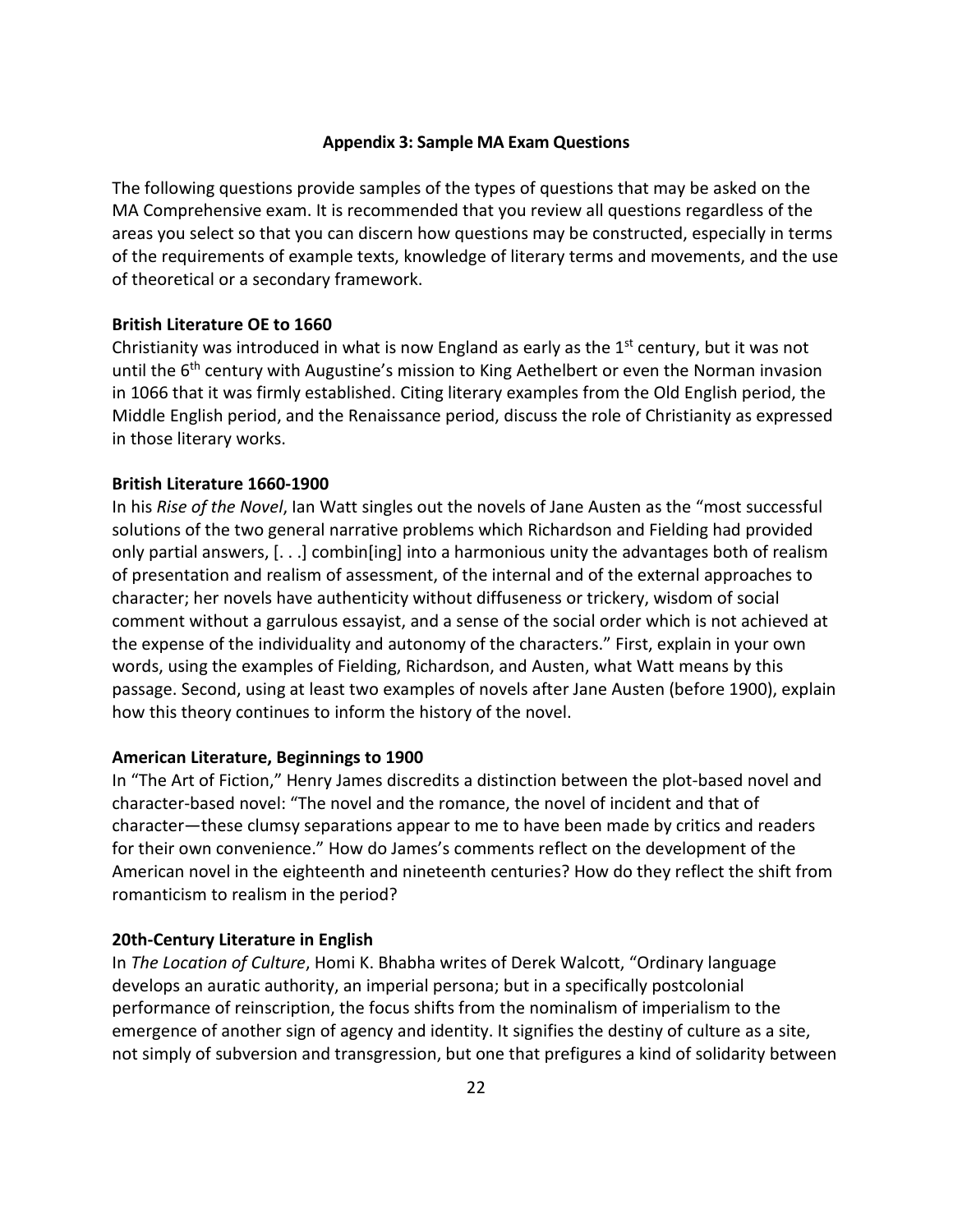ethnicities that meet in the tryst of colonial history. . . . Walcott's purpose is not to oppose the pedagogy of the imperialist noun to the inflectional appropriation of the native voice. He proposes to go beyond such binaries of power in order to reorganize our sense of the process of identification in the negotiations of cultural politics." Apply Bhabha's ideas to Walcott's "A Far Cry from Africa" and two other texts from the twentieth century. In particular, how do the texts use language to relate to the concept of identity, specifically in terms of cultural identity?

### **Writing Studies**

Forthcoming

### **Linguistics**

Laurel Brinton and Leslie Arnovick, in their *The English Language: A Linguistic History*, describe the Norman invasion of England as "perhaps the single most important event affecting the linguistic development of English." Describe the historical events and context (including approximate dates) associated with the Normans, as well as the linguistic effects on the language. Then confront Brinton and Arnovick's use of the word "perhaps." Either justify it or dispute it with reference to other events in the history of the English language.

## **TESOL/SLA**

Discuss how you—as the instructor—can achieve a safe learning atmosphere of tolerance and sensitivity in response to the growth in the number of racially, ethnically, and linguistically diverse populations in ESL classrooms. Refer to published research in your essay in support of your discussion